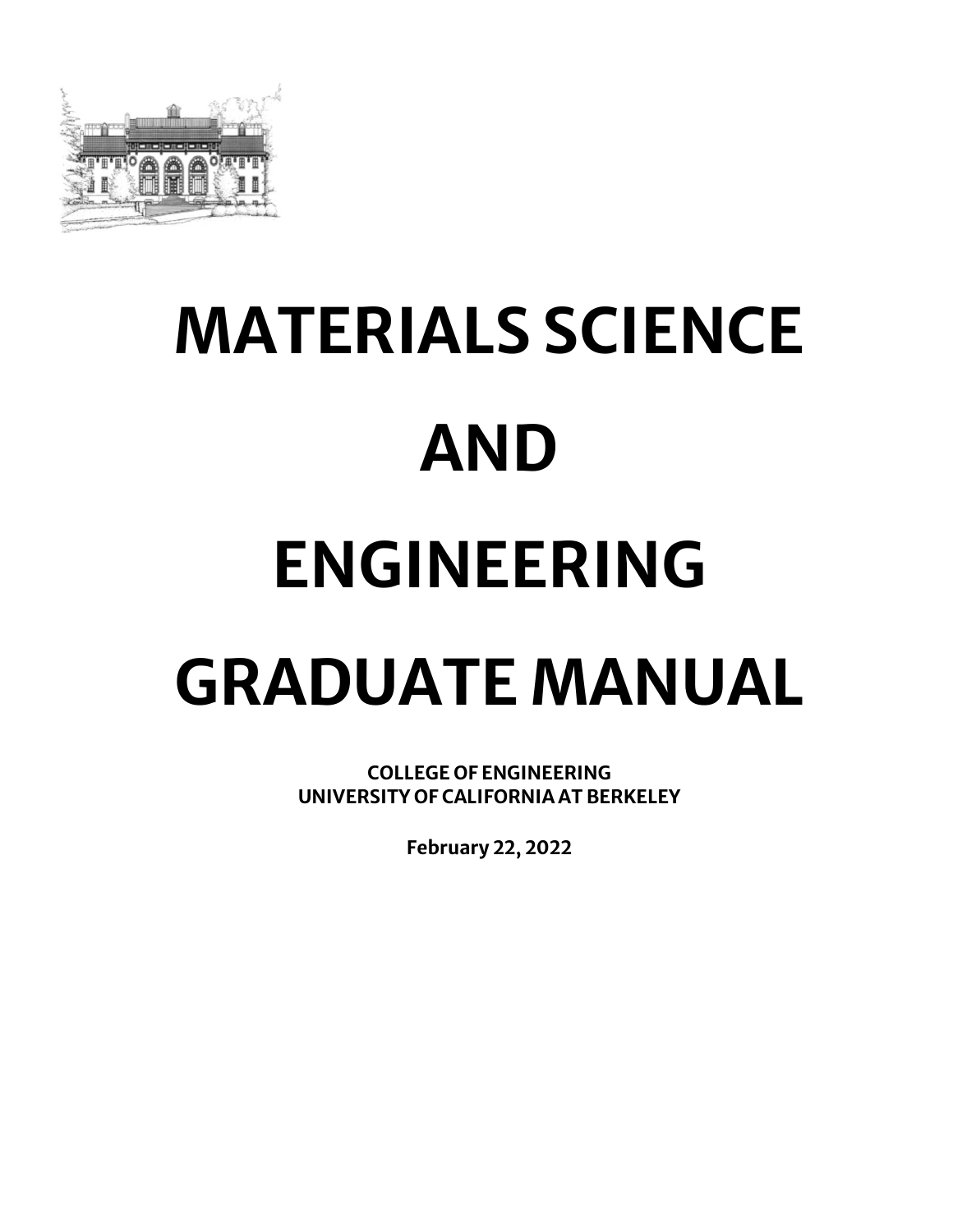#### **TABLE OF CONTENTS**

**Page**

- **4 Introduction**
- **4 The Academic Affairs Committee, Major Field Advisers, and Chair of Graduate Advisers**
- **5 Getting Started**
- **6 Graduate Degrees Offered**

#### **7 MSE Core Course Requirements**

- Course Requirements
- Minimum MSE Content

#### **8 Requirements For All Masters Degrees**

- Program Cards
- GPA Requirements for Master's Program
- Research Reports
- Advancement to Candidacy

#### **8 Master of Science**

- Plan I
	- a) Unit Requirements
	- b) Thesis
- Plan II
	- a) Unit Requirements
	- b) Other Requirements
		- Terminating with M.S. degree
		- Terminating with Masters Plan II, but passed the preliminary examination
		- Students continuing on to Ph.D.
		- Students who have elected to proceed directly to the Ph.D.

#### **11 Five-Year BS/MS program**

#### **12 Master of Engineering in MSE**

#### **13 Doctor of Philosophy**

- Program Cards
- Unit Requirements
- GPA Requirements for PhD. Programs
- The Major
- The Minors

#### **15 Preliminary Examination**

- MSE Plan II track
- Scheduling the Prelim Exam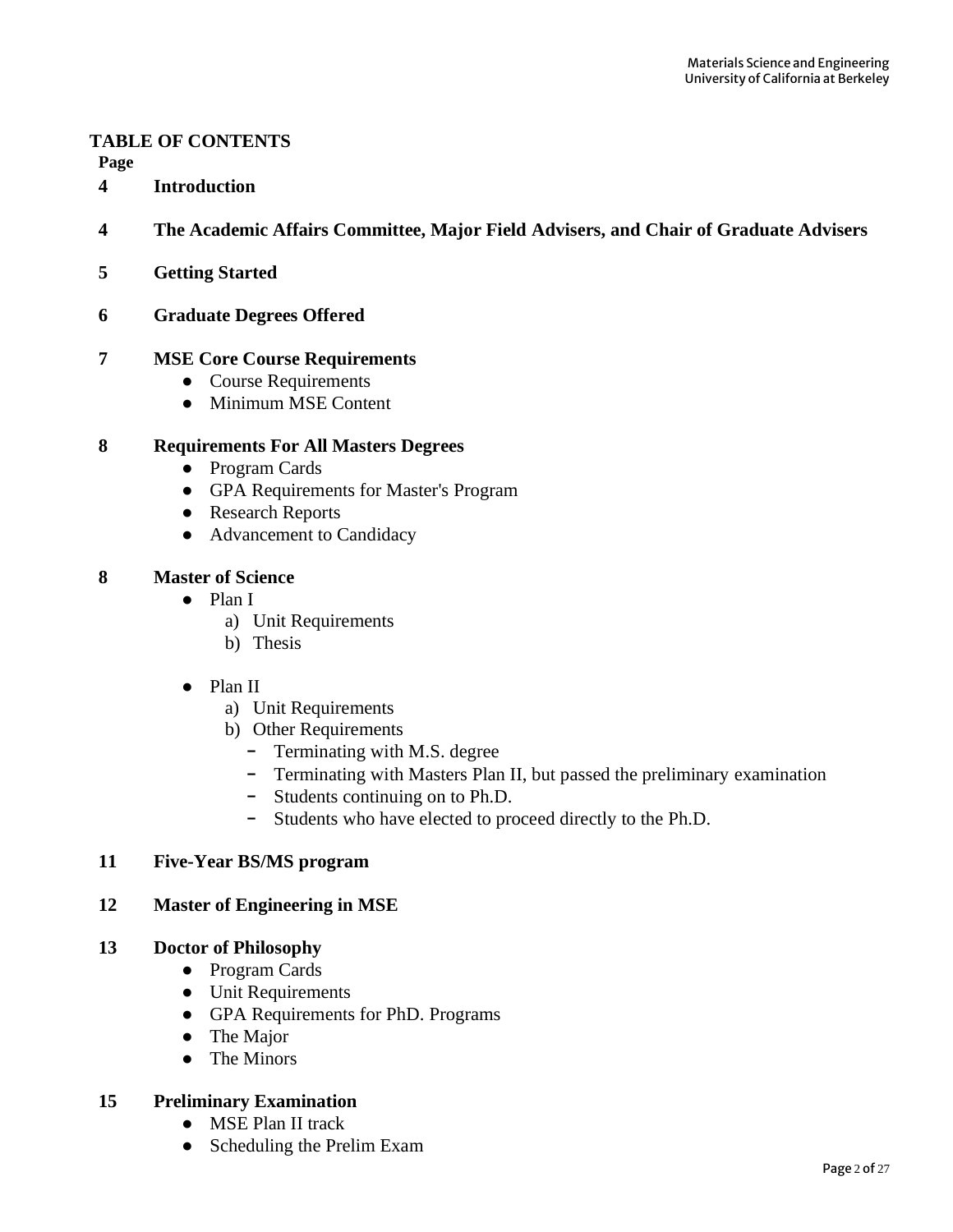- Preliminary Exam Subject Matter
- Outcome of the Preliminary Exam
- Proceeding to the Ph.D. Degree

#### **17 The Qualifying Examination**

- The OE Committee
- Scheduling the QE Exam
- Preparing for the QE Exam
- The QE Examination
- Outcome of the OE Exam

#### **19 Advancement to Candidacy**

#### **20 Graduate Student Research Assistantship (GSR)**

- Guidelines
- Salary Schedule
- **21 Graduate Student Instructor (GSI's)**
- **22 Loans**
- **23 Nonresident Tuition Waivers**

#### **23 Graduate Student Appeals**

- Purpose and Scope
- Informal Resolution Procedures
- Formal Resolution Procedures
- Appeal to the College of Engineering
- Appeal to the Graduate Division
- Complaints involving Discrimination
- Other Complaints Procedures

#### **24 Student Record Disclosure Information**

- Public Records
- Confidential Records
- Access by the Students
- Access by a Third Party
- Challenge Records and Hearing

#### **26 Health**

- University Health Services (Tang Center)
- Adverse Personal/Medical Conditions

#### **26 Chemical Waste Disposal and Safety**

- General Disposal Procedure
- Special Disposal Procedure
- Hazardous Waste Disposal References
- Safety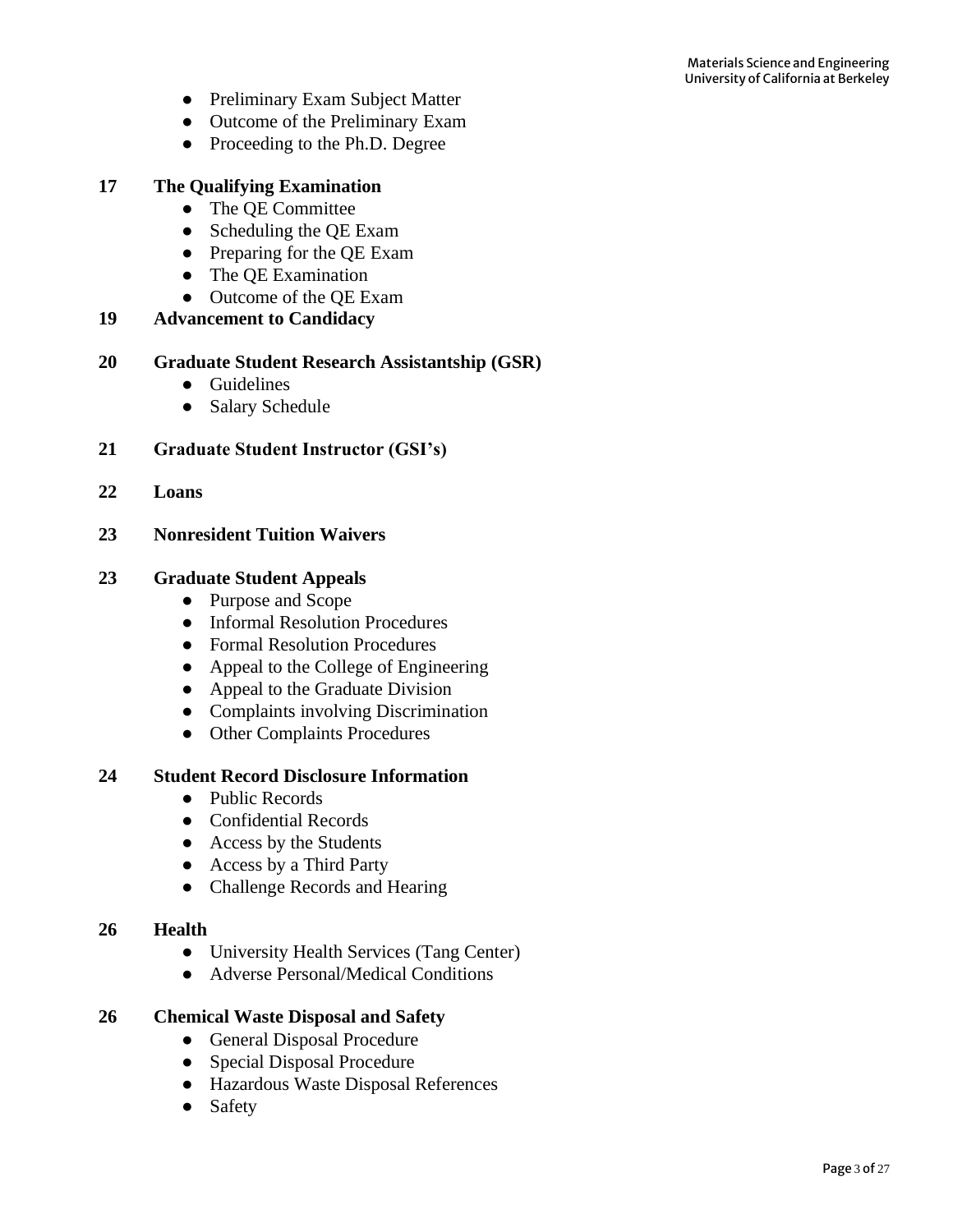#### **INTRODUCTION**

This document is a summary of the policies of the Department of Materials Science and Engineering with respect to graduate student academic matters. It is intended as a guideline for normal academic matters in the Department. For the program of study for graduate students, it provides a clear definition of what each student must accomplish, and the time frame to obtain a graduate degree.

The Department of Materials Science and Engineering encompasses programs in the practical and theoretical aspects of materials, their utilization, and their electronic, physical, mechanical, and chemical properties in relation to their structure.

Within this broad framework, students will focus research on one or more narrowly defined questions. This focus constitutes the major field. The students follow a program of study in the major field under the guidance of an appropriate major field advisor. The research interests of departmental faculty members continuously evolve in response to new developments in science as well as the changing needs of a technological society. The major field advisors for the current year are listed in the supplementary announcement issued to students each year. Incoming students will be assigned a major field advisor, who will serve in this capacity for the duration of the student's tenure.

It is anticipated that there will always be students who, through perfectly reasonable processes, find themselves at odds with departmental policies. In such cases, the Academic Affairs Committee (AAC) on behalf of the faculty has the authority to waive the policies in this manual and adopt a reasonable plan for the student.

It must be made clear, however, that it is the faculty of the Department that has the responsibility for the academic programs and hence the ultimate voice in authorizing courses of study for individual students. While every effort is made to accommodate the specific interests, backgrounds, or areas of creativity of students, there must also be a general set of standards in the form of course curricula, examination performance, and research, by which the student and the University will be judged when the student graduates. Further, it must be realized that with a very limited number of faculty, it simply may not be possible to offer a satisfactory program of study in a field that is not currently covered by the department. In such a case, a student may not be permitted to continue graduate work, not through lack of qualification, but because the department cannot offer an appropriate program to support that field of study. Students will then be asked to modify their program, or will not be permitted to continue graduate work in the Department unless a mutually acceptable program can be worked out with the major field advisor, the Academic Affairs Committee, and the research supervisor.

## **THE ACADEMIC AFFAIRS COMMITTEE, MAJOR FIELD ADVISERS, AND CHAIR OF GRADUATE ADVISORS**

Academic programs in the Department are formally supervised and approved by the AAC (Academic Affairs Committee). At a more immediate level, the student is guided and advised by a major field advisor and by a research supervisor. Each incoming class of graduate students, before enrollment, is assigned a major field advisor who assists the student in preparing the program of study and guides the selection of courses for each semester. In most research groups within the Department the student organizes a program of study with his/her research advisor and brings this program of study to the major field advisor for formal approval. The Department Chair appoints the major field advisors. One of the major field advisors is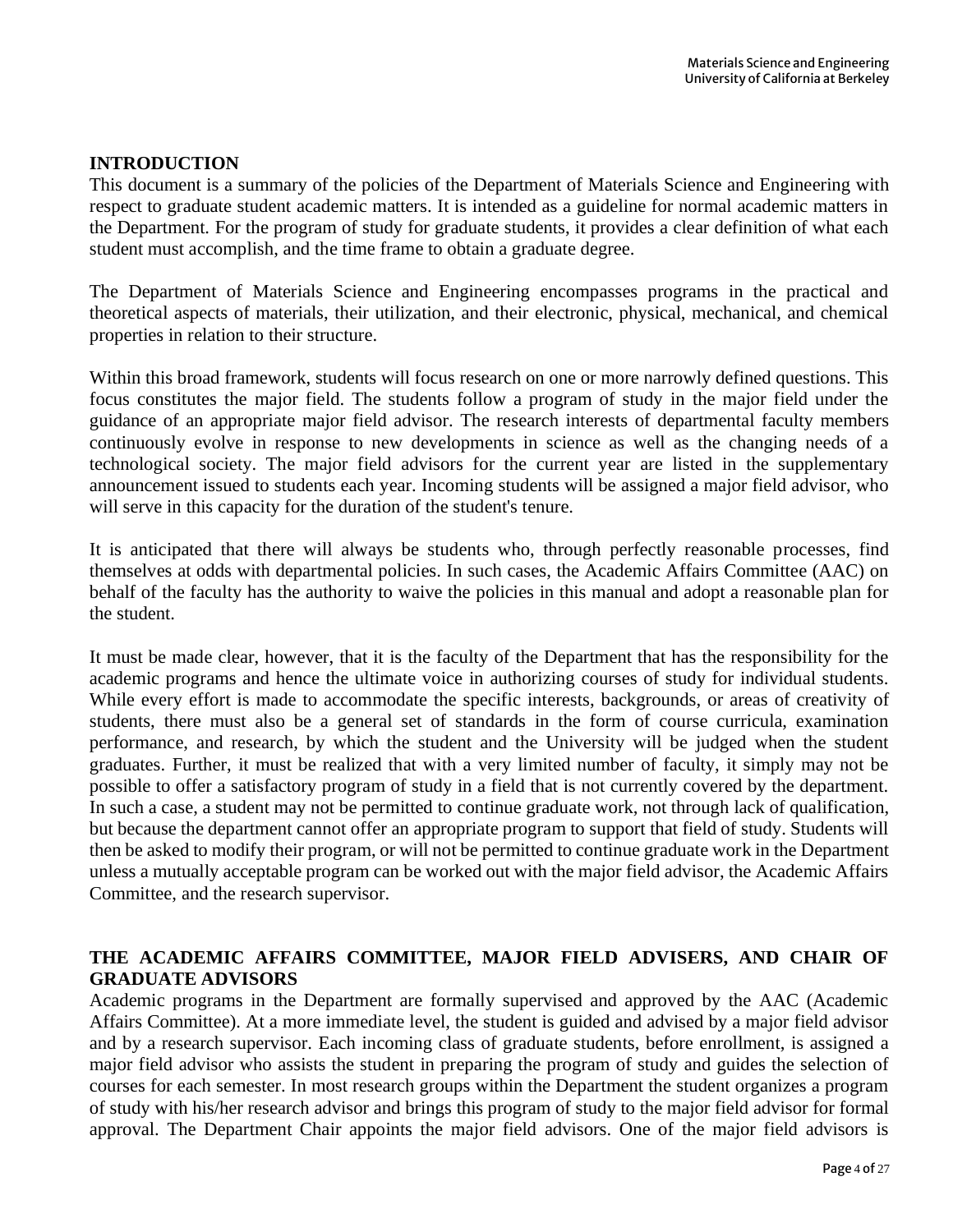designated by the Department Chair to be the Chair of Graduate Advisors, or the Head Graduate Advisor. The Chair of the Graduate Advisors signs or makes requests to the Graduate Division on matters concerning graduate enrollment, degrees, progress, and financial aid. The Head Graduate advisor will, as appropriate, act as an advocate of the student on matters dealing with the Graduate Division.

The AAC is normally made up of three faculty members. The Chair of the Department appoints the Chair of the AAC Committee and its members. The Committee changes every year. However, in the interest of maintaining continuity, no more than two members may be replaced each year.

The AAC may solicit input from the graduate student body whenever a need arises. The graduate student body too may bring matters for consideration by the AAC as appropriate. Student participation in the AAC is available consistent with student interest in participation.

The Academic Affairs Committee is responsible for all matters pertaining to the academic programs in the department. In addition, the committee is responsible for responding to faculty or student requests for modifications of policy, for bringing academic issues to the attention of the entire faculty and for formulating new policies for full faculty consideration. The AAC reviews each student's program of study, and approves student petitions to make changes in the program of study. It has the responsibility for ruling on student complaints or requests, should these not be resolvable at the level of the student research advisor or the major field advisor. Appeals procedures can be found on page 18.

In summary, the Academic Affairs Committee is responsible for overseeing and implementing the academic policies of the Department and for formulating new policies for faculty consideration.

As mentioned before, each student will be assigned a permanent major field advisor at the time of entrance into the graduate program. If the student's research supervisor is the same as his/her major field advisor, then he/she cannot serve as his/her major field advisor. The major field advisor has the practical responsibility of advising students about their academic programs and ensuring that they are aware of and are following the guidelines and policies of the Department, the College, and the University. In particular, the major field advisor has the following responsibilities:

- Reviews the student's course curriculum and insures that it includes the required or core courses and others that are appropriate to the student's interests and background;
- Approves the courses to be taken;
- Monitors compliance with the departmental regulations regarding scheduling of the preliminary and qualifying examinations;
- Assists in the preparation and approval of the formal program of study card that lists the course curriculum, the intended research topic, and the research advisor;
- Reviews and forwards any proposed changes in the program of study to the AAC.

In the normal course of events the major field advisor simply acts for the AAC in guiding the student. In cases where the student wishes to change fields or comes to what appears to be major differences of opinion with his or her major field advisor, the student has the right to request a review and decision from the AAC. The program of study itself has several major components that are addressed in detail below.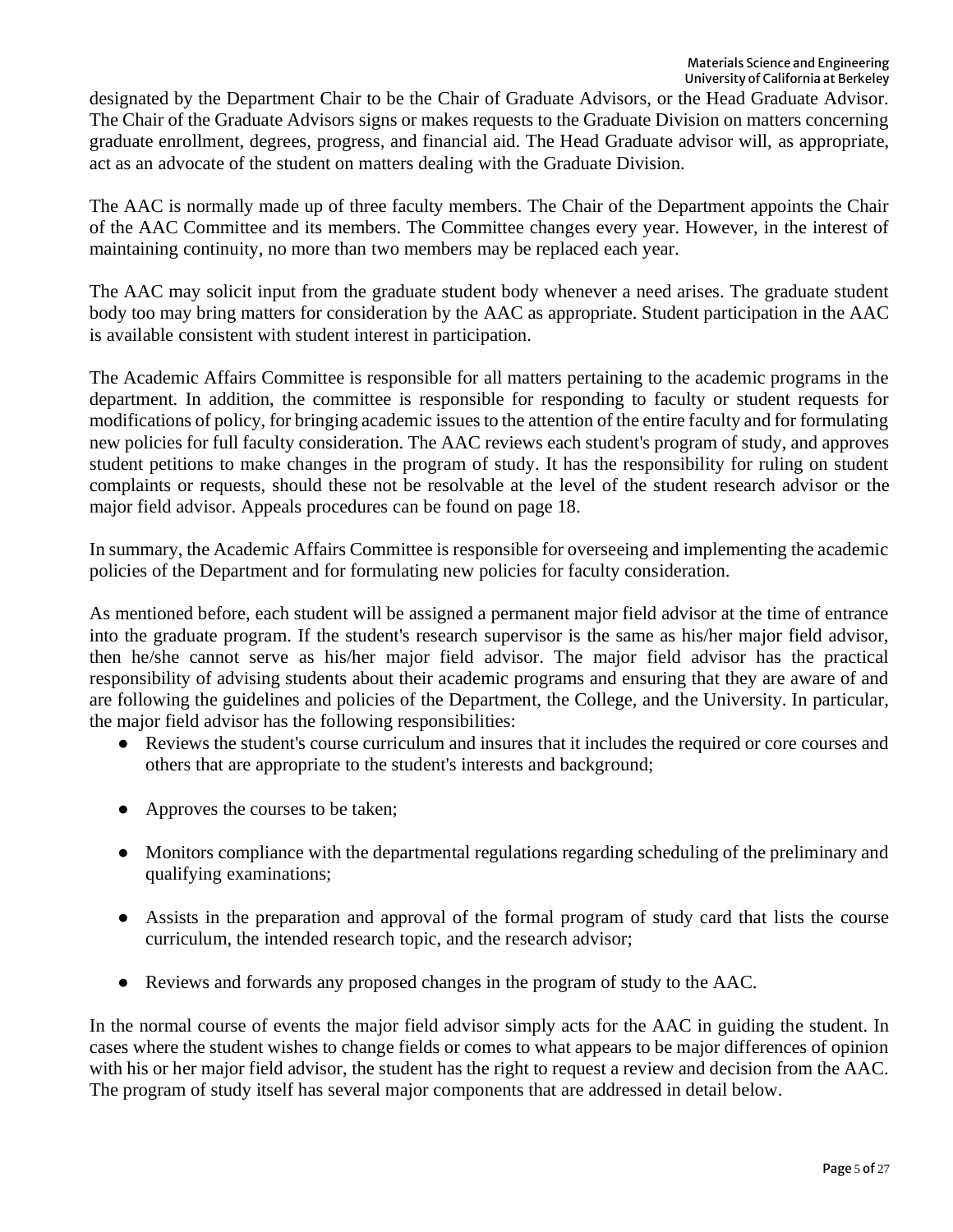#### **GETTING STARTED**

The qualifications required of students wishing to pursue graduate study in the Department of Materials Science and Engineering are detailed in the College of Engineering Bulletin. After being admitted and upon arrival, the student is required to contact those faculty members who have expressed interest in guiding the student's research and who have offered financial aid (research assistantship (RA) or fellowship). The student's decision to work with a professor is a commitment to undertake a research project and carry it to completion.

A student cannot change research projects without the express permission of the research advisor and notification of the change to the major field advisor and the AAC. Students accepting research assistantship are expected to satisfy certain performance criteria that include a regular schedule of work for the hours employed. A normal research assistantship appointment entails 20 hours of work per week on a specific research project. This commitment must be considered in planning course loads. More detailed description of the duties and responsibilities of a research assistantship can be found in the Graduate Student Research Assistantship section on page 16.

With satisfactory job performance and subject to availability of funds, a student can expect the research assistantship to be awarded on a yearly basis and renewed annually. Notice of unsatisfactory performance must be given to the student, and to the AAC, thirty days before termination. The student should use this period to discuss the situation with the major field advisor, and perhaps seek alternate support.

| <b>Degree</b>              | <b>Purpose</b>                             | <b>Emphasis</b>                   |
|----------------------------|--------------------------------------------|-----------------------------------|
| of<br>Master's<br>Science, | B.S. in<br>with<br>For<br>students<br>a    | Application of natural sciences   |
| Engineering                | physical,<br>engineering,<br><b>or</b>     | to the analysis and solution of   |
|                            | biological, earth science                  | engineering problems.             |
| Master's of Engineering    | with<br>B.S. in<br>For students<br>a       | Technical,<br>sociological,       |
|                            | physical,<br>engineering,<br><sub>or</sub> | economic and environmental        |
|                            | biological, earth science                  | problems<br>involved<br>in<br>the |
|                            |                                            | design,<br>construction,<br>and   |
|                            |                                            | of<br>operation<br>engineering    |
|                            |                                            | and<br>structures,<br>processes   |
|                            |                                            | equipment                         |
| Ph.D., Engineering         | B.S. in<br>with<br>students<br>For<br>a    | Application of natural sciences   |
|                            | engineering,<br>physical,<br><b>or</b>     | to the analysis and solution of   |
|                            | biological, earth science                  | engineering problems              |

**GRADUATE DEGREES OFFERED**

The department offers three different types of graduate degrees, as set forth in the Table below:

The program of study for each degree includes courses, the selection of a research advisor, examinations, research area, and thesis.

In MSE, students usually follow the programs of study for the Master of Science, Master of Engineering, or Doctor of Philosophy degrees. For these degrees, the Department has core requirements. The core courses required for MSE students are listed in the MSE Course Requirements section on page 7. In addition to these requirements, there are Graduate Division and/or College requirements in regard to the number of units in the major field of study in the MS, ME, and Ph.D. programs, and in each of two minor fields of study for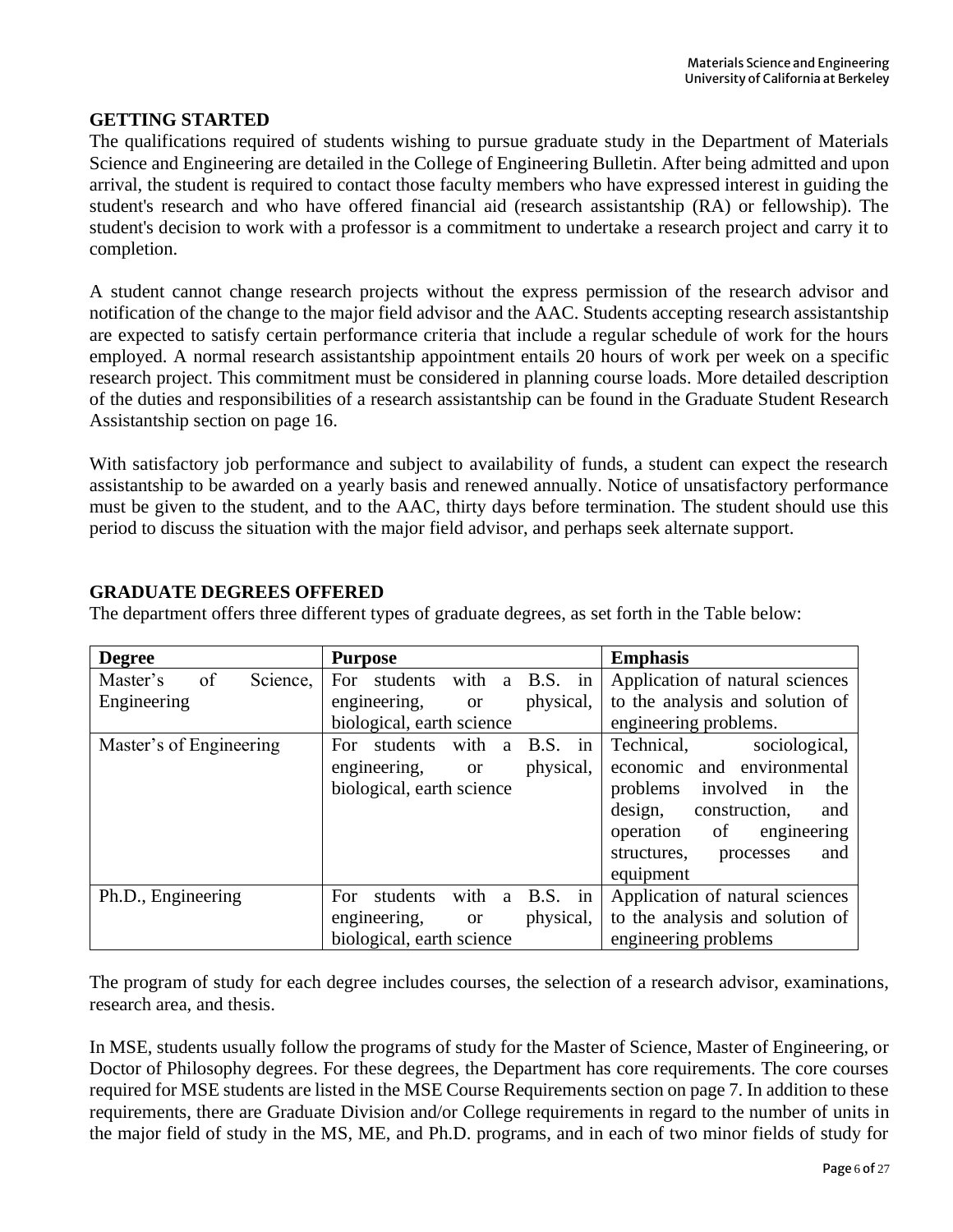the PhD degree. For each of the core courses there are important prerequisites that entering students, especially those with an undergraduate degree not in materials science and engineering, must satisfy.

All graduate students should be enrolled for a minimum of 12 units per semester. These units should be composed of coursework, the department seminar, the research group seminar and independent research units. Typically graduate students take approximately 2 regular courses each semester until their coursework is completed. The amount of coursework can be more or less than this depending on the particular graduate program and the student's program of study. All MS and PhD students in their first two years of graduate work at Berkeley are required to enroll in one unit of the department seminar (MSE 298- 001) and attend all seminars (with 2 exemptions granted per student each semester). MEng students are required to enroll in one unit of the department seminar (MSE 298-001) and attend all seminars (with 2 exemptions granted per student each semester) in the Fall semester only. The MEng students are encouraged to enroll in the department seminar their Spring semester but are not required to do so. All students performing research should also be enrolled in one unit of their advisor's research group seminar (MSE 298- 0xx). Following enrollment in coursework, the department seminar and the research seminar, the remainder of the 12 minimum units for all MS and PhD students will be composed of research units with a student's research advisor (MSE 299-0xx).

In composing the study list, the student should give careful thought to the entire program of study. Students planning to terminate with the MS degree may wish to specialize in certain subjects. Those planning to continue for the Ph.D. may wish to immediately select courses to satisfy minor requirements. All course work to satisfy the Program requirements for the Masters or Ph.D. programs must be graded work. Courses taken as Satisfactory/Unsatisfactory cannot be used to fulfill Program requirements, except the 299 course units considered acceptable in the Master's program of study. Units for courses numbered 298 shall not count toward the minimum unit requirements for master's degrees. Careful planning at this stage can shorten the time required for completing coursework and can avoid awkward conflicts of situations in which, for example, a required course cannot be taken because of the lack of a prerequisite. Deficiencies in background should be assessed at this time and the major field advisor should advise the student on how these deficiencies can be remedied (prior to the Preliminary Examination). In some cases, this may require taking undergraduate courses. In particular, the faculty expects graduate students to be adequately prepared in mathematics. Students may be advised to take upper division or graduate math courses to satisfy this requirement. Prior to meeting with the major field advisor, the student should review the details of the preliminary examination and course outlines for any proposed undergraduate classes.

The general requirements for the Master of Science and Doctor of Philosophy are described on page 8 and continue through page 11.

# **MSE CORE COURSE REQUIREMENTS**

*Course Requirements:* A graduate degree program must include at least one course from each of the five following technical groups, which defines the minimum requirements for program approval:

- 1) Thermodynamics: MSE 201A
- 2) Structure and Bonding: MSE 201B, MSE 202, MSE 215
- 3) Materials Characterization: MSE 204 & MSE 204D, MSE 241, MSE 242
- 4) Materials Properties: MSE 205, MSE C212, MSE 213, MSE 217, MSE 218, MSE 223, MSE 224, MSE C225, MSE 250, MSE 251, MSE 260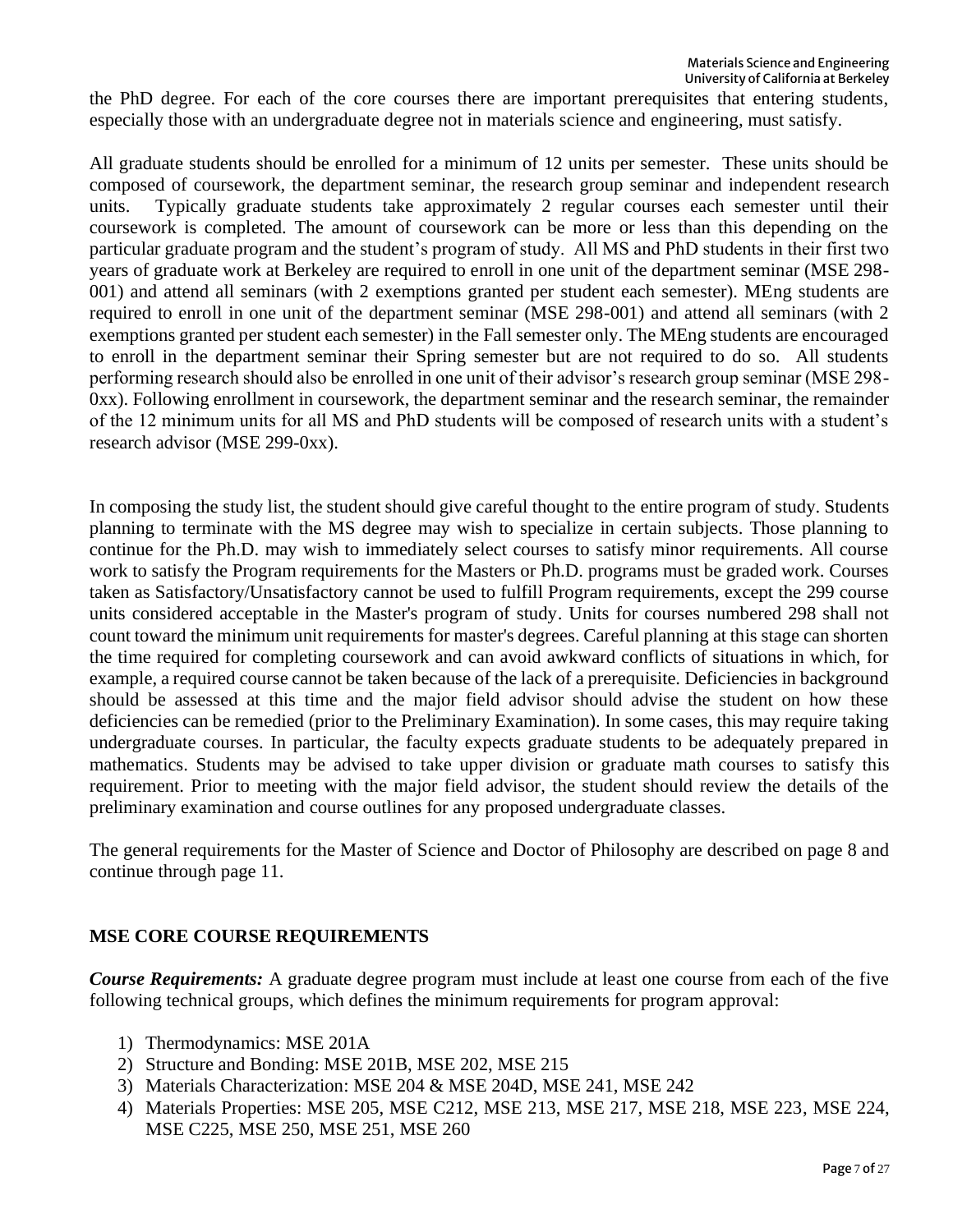One course may not be used to satisfy two cores; a student must have one course to satisfy each core requirement (5 cores; 5 total courses). These requirements should be met within the graduate course program, with one exception. Students who have a BS degree or equivalent in MSE and plan to terminate with the MS degree may use courses from their upper division undergraduate program at the University of California at Berkeley or another University to satisfy the first two requirements.

*Minimum MSE content:* It is reasonable, and occasionally will be necessary, for graduate students to take courses outside of MSE as part of their program in the major. It may even be desirable for a student to fulfill some of the core requirements with courses from other Departments. Nonetheless, it is essential that the graduate program contain enough courses from this department. Hence, the graduate program for the MS must have at least 3 Berkeley MSE courses. The Ph.D. program in the major must contain at least 5 Berkeley MSE courses.

## **REQUIREMENTS FOR ALL MASTER'S DEGREES**

*Program Cards.* A form for the program of study for the Master's Degree must be filled out and approved by the major field advisor by the start of the second semester of study. The forms (pink cards and yellow cards) are available from the Department Graduate Office. Pink cards are for the Masters of Science, Plan I, or Plan II and the yellow cards are for the Master of Engineering.

*GPA Requirements for Master's Programs.* All course work in the Master's Programs of Study must be graded work. Only the 299 course units considered acceptable in the Master's program can be taken on a Satisfactory/Unsatisfactory basis. Students must maintain a grade point average (GPA) of at least 3.0 in all subjects taken as a graduate student exclusive of individual study (299 or research seminar 298 courses, since these do not count towards the GPA. If the formal course GPA falls below 3.0 at the end of any semester, the student is subject to dismissal, but the Dean of Graduate Division may permit return on a probationary status upon recommendation of the AAC. If the grade point average is 2.99 or below, the student must complete additional work to bring the GPA up to 3.0 if the degree is to be awarded; no exceptions are made.

No credit towards unit requirements is given for courses in which the grade is below C-, but such courses are included in determining the GPA.

*Research Reports.* Graduate students engaged in research, whether as research assistants, enrollees in 299 courses, or otherwise, may be required to submit a research report every semester. Requirements for these reports must be obtained from the research or project supervisors.

*Advancement to Candidacy.* The student must apply to the Graduate Division for advancement to candidacy by the deadline announced in the calendar of the General Catalog.

#### **MASTER OF SCIENCE**

There are two plans for the Master of Science Degree. Plan I requires a minimum of 20 semester units of coursework plus a thesis. Plan II requires a minimum of 24 semester units of coursework, and a comprehensive examination and a research project report. All course work in the Master of Science Program of Study must be graded work. Only the 299 course units considered acceptable in the Master's program can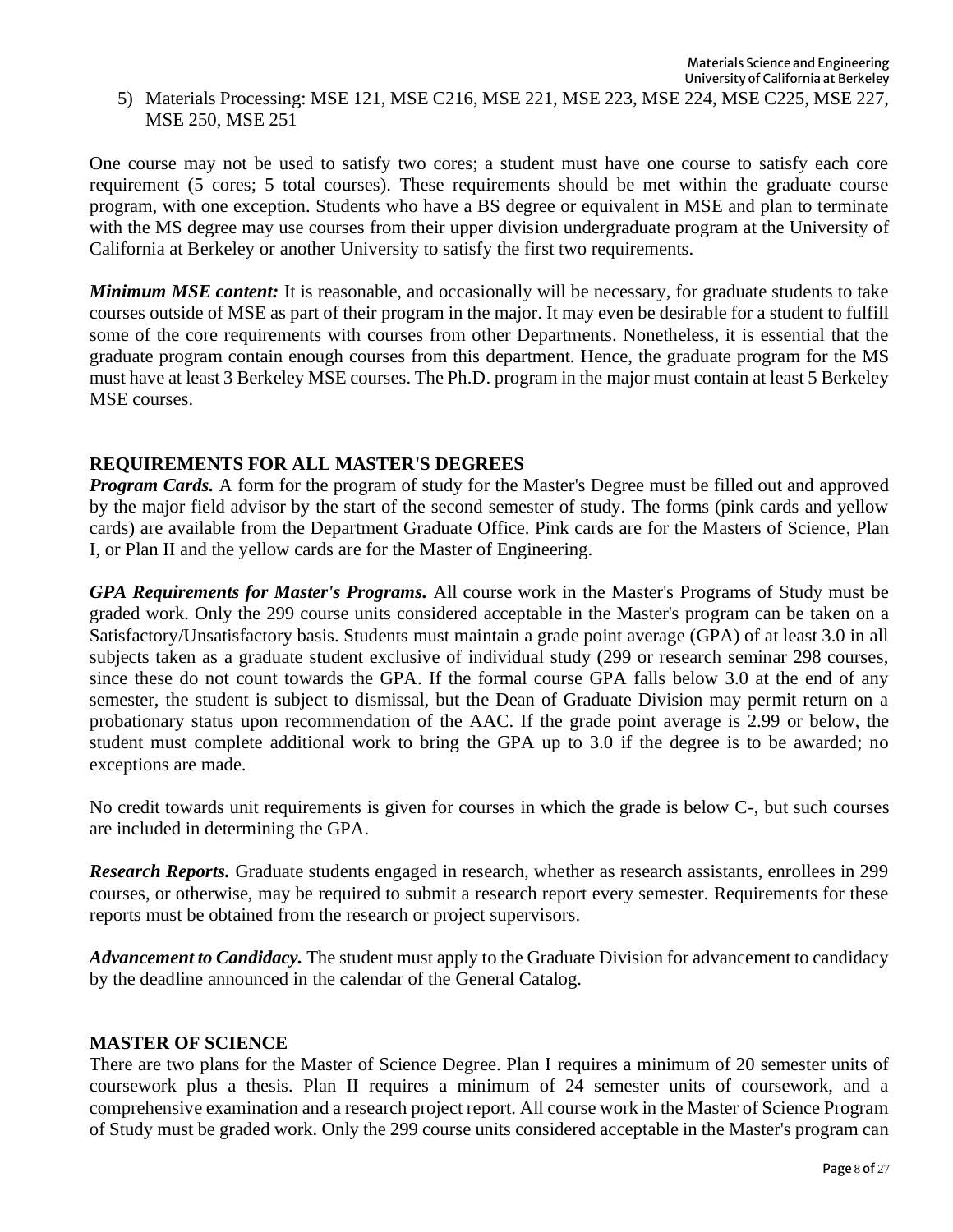be taken on a Satisfactory/Unsatisfactory basis. Units for courses numbered 298 shall not count toward the minimum unit requirements for master's degrees. A form (pink card) for the program of study for the Master's Degree must be filled out and approved by the major field advisor by the start of the second semester of study. Obtain the forms from the Department Graduate Office.

The choice of Plan I or Plan II should be made by the student at the beginning of the first semester as a graduate student. Students planning on terminating with the MS degree would normally take the Plan I MS degree program. Students who plan to continue on to the PhD program are encouraged to take the Plan II MS degree program.

# **PLAN I**

*Unit Requirements.* A minimum of 20 semester units are required, of which 8 must be strictly graduate units in the major subject (University requirement), and of these 8, there shall be no more than 2 units of credit for individual study or research, while the remaining units must be graded course units. The remaining 12 units may be upper-division or graduate courses proposed by the student and research supervisor and approved by the Major Field Advisor. For materials science and engineering, the standard core curriculum is given in the MSE Course Requirements section on page 7.

*Thesis.* A thesis is required (University requirement). The research topic and research supervisor must be specified on the program of study form (pink form). This form must be approved by the major field advisor and submitted to the AAC by the start of the second semester of study.

The thesis committee is formally appointed by the Dean of the Graduate Division upon recommendation of the student's major field advisor and the AAC. It consists of three members: the research supervisor plus one other member from the Department, and one member either be from outside the College of Engineering or from a field of engineering not closely related to that of the candidate. Thesis committee members usually are members of the Academic Senate. Approval for committee members other than Academic Senate members must be obtained from the Graduate Division by a petition endorsed by the major field advisor and approved by the AAC. The student is encouraged to consult all committee members while the research is in progress.

The committee must approve the thesis and five final copies of the thesis (approved and signed by the Committee) must be filed by the deadline dates specified in the calendar in the General Catalog. Two copies of the thesis on approved archival paper must be filed with the Graduate Division (302 Sproul Hall), conforming to standards and specifications prescribed by the Graduate Division. Two copies of the thesis complete with signed title page and abstract must be filed in the Department-Office. Originals of photographs are not necessary, but may be copied as well. The fifth copy should be given to the research supervisor. Additional copies may be required by committee members and by the sponsoring agency.

Requirements concerning the form of the thesis are in "Instructions for Formatting & Filing Your Thesis" posted on the Graduate Division website: http://grad.berkeley.edu/policies/pdf/thesis\_guide.pdf. A student cannot be admitted formally to the Ph.D. program until the MS thesis is filed or at least signed by the committee. The major field advisor may choose not to authorize the student to take more courses until the thesis is completed.

With the written agreement of the student and the research supervisor, and the approval of the AAC, the student may be permitted to change from Plan I to Plan II at any time, by submitting a petition to the Graduate Division.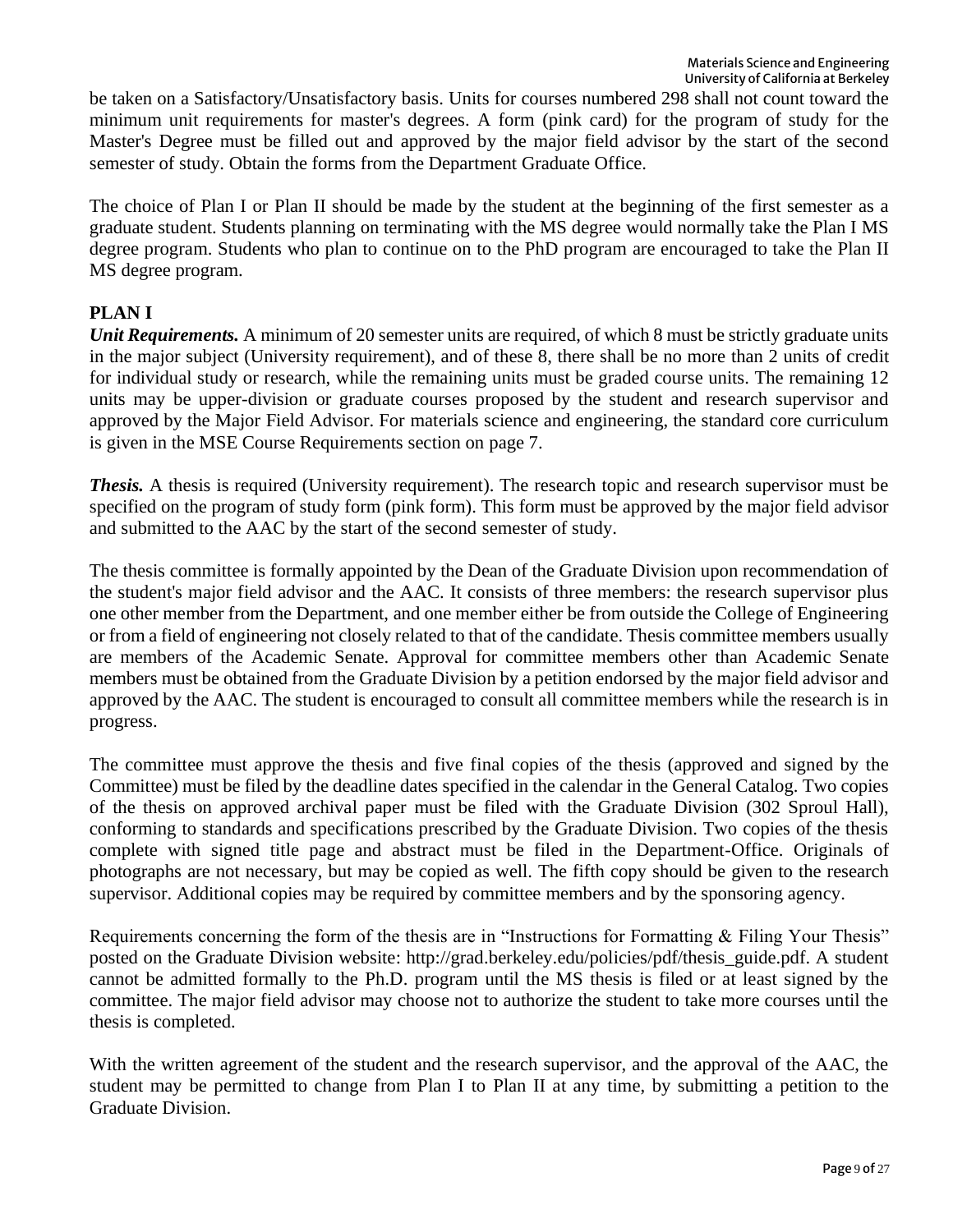# **PLAN II**

*Unit Requirements.* A minimum 24 semester units is required. Of the 24 units, at least 12 must be strictly graduate units in the major subject (University requirement), and of these 12 units, there shall be no more than a total of 2 units of credit for individual study or research (MSE 299). (Engineering requirement) while the remaining units must be graded course units. The remaining 12 units may be graded upper division or graduate courses approved by the major field advisor. For materials science and engineering, the standard core curriculum is given in the MSE Course Requirements section on page 7.

*Other Requirements***.** In addition to the unit requirements, there are certain other requirements. These fall into four categories, as detailed below:

• Terminating with M. S. degree: Students who wish to terminate with an M. S. degree plan II and have decided to leave without taking the preliminary examination come under the first category. Also belonging in this category are students who have failed their preliminary exams and will leave with a M.S. degree plan II. These students are required to prepare a project report and pass a comprehensive examination. The guidelines are as follows.

If the student is a research assistant, the research supervisor will serve as project supervisor; otherwise, a project supervisor should be selected in the same way that a research supervisor is selected.

At the time the student submits the Program of study, the major field advisor should be asked to appoint a project committee consisting of the project supervisor and a suitable second member. Under Plan II, students are also required to pass a comprehensive examination. This requirement is waived for students who have passed the preliminary examination. For those students who chose not to take the preliminary examination, the major field advisor will appoint a committee of two departmental faculty members to administer the comprehensive examination. If a student fails the preliminary examination, then, the major field advisor will constitute a comprehensive examination committee to provide the student the opportunity to satisfy the Plan II requirements.

At least a month before the student intends to graduate, a project report based on the 299 work or on a phase of his/her work as a research assistant and approved by the project supervisor, must be submitted to the committee. At the same time, or sooner, a date must be set for the comprehensive MS examination. This will be an oral examination conducted by a committee of two faculty members approved by the AAC. It is the student's responsibility to see that the final corrected report is submitted and the examination taken by the last day of the semester.

When the committee members are satisfied that the student has satisfactorily completed the project requirement, they will sign an approval form. This form, and the report, must be submitted to the Department Graduate Office within the posted deadlines. Failure to file this report will be treated in the same manner as failure to file the MS thesis.

- Terminating with Masters Plan II, but passed the preliminary examination: Students who may wish to come back for a doctoral degree at a later date and have passed the preliminary examination belong in this category. For these students, the preliminary examination satisfies the comprehensive examination requirement. However, the student is required to submit a project report and have it approved by two faculty members, as described above under (1).
- Students continuing on to Ph. D.: Students who remain to continue with their Ph.D. Program have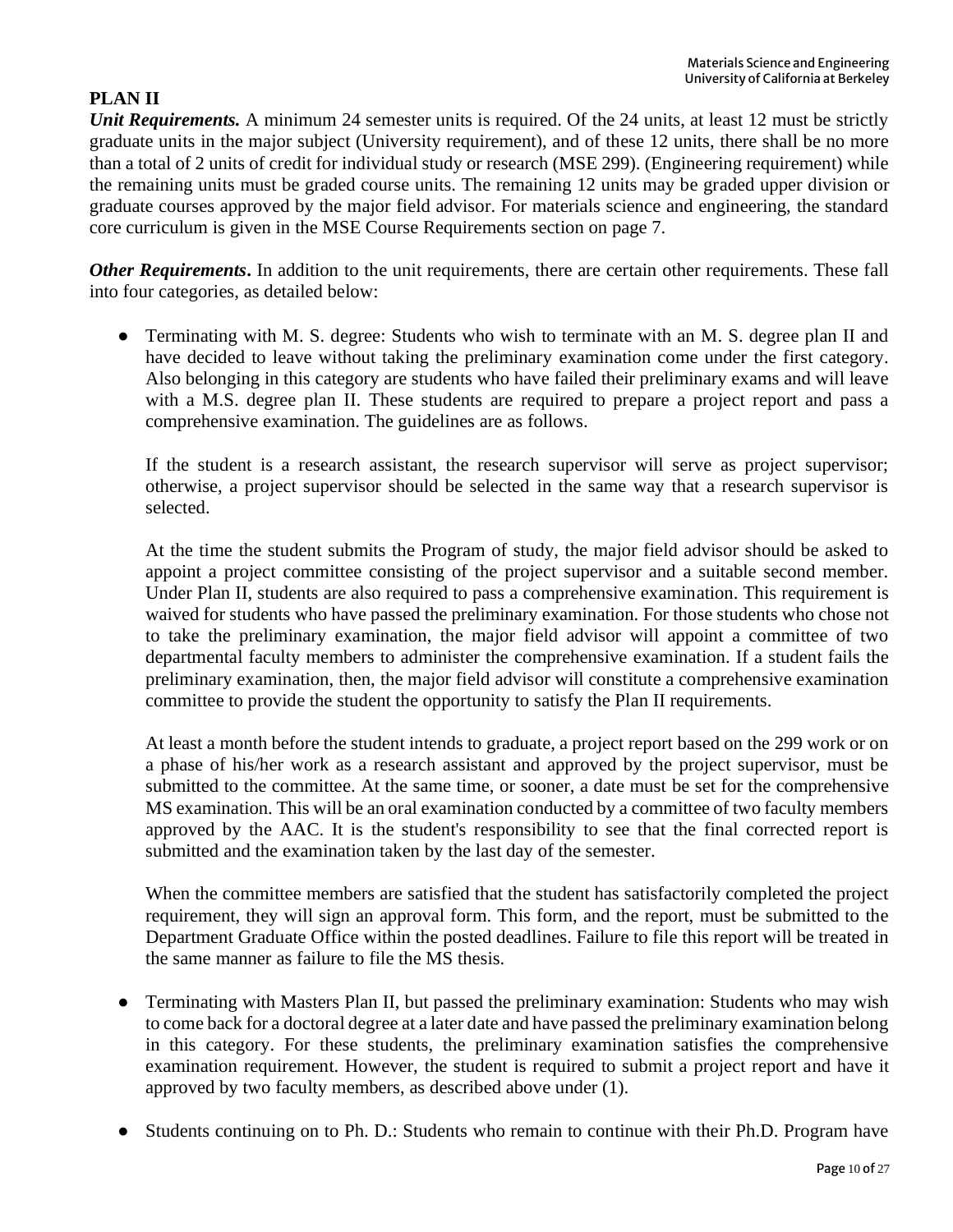the option of either completing an M. S. degree by Plan I (thesis) or by Plan II. If they choose Plan II, they are required to submit a project report. A published paper or paper under submission to a journal may be substituted for the project report, provided that the student has played a major role in the work.

# **FIVE-YEAR BACHELOR OF SCIENCE/MASTER OF SCIENCE**

The UCB MSE Department offers a 5-year BS/MS degree for UCB MSE undergraduates. The existing fouryear undergraduate program is augmented with a fifth year of graduate study that provides a professionally oriented component, preparing students for careers in engineering or engineering management within the business, government, and/or industrial sectors. In this program, students will earn their Bachelor's degree first and then their Master of Science degree under Plan II of the Academic Senate. It is not a concurrent program. Careful planning during the undergraduate program will allow motivated students to begin a research project and complete some Master's course requirements while still in undergraduate standing. Depending on how quickly a student progresses through the undergraduate program, the additional graduate year may come sooner than the fifth year at Berkeley. The 5-Year Program is not intended for those who wish to pursue a Ph.D.

The unit requirements for the 5-year BS/MS are:

- $\bullet$  A minimum of 24 credits
- At least 12 must be strictly 200-level graduate units in the major subject (University requirement) and of these 12 units, there shall be at least 1 unit/semester (2 units total) and no more than 2 units/semester (4 units total) of credit for individual study or research (new MSE296A and B).
- The remaining 12 units may be letter-graded *upper-division* or *graduate courses* approved by the major field advisor.
- In order to complement the undergraduate curricula of the double majors, particular graduate courses are required. MSE/ME double majors must choose MSE 201A as one of their core courses. MSE/ChemE majors must choose MSE 201A and MSE 204 as two of their courses.
- No single course may be used to satisfy more than one of the three core categories.
- The balance of the coursework should establish a coherent program in the area of emphasis, approved by the BS/MS Academic Advisor. For the Engineering Management emphasis, these courses should include at least two from MBA 263, MBA 264, MBA 290A, MBA 290C/ EECS C201/ INFO C224, MBA 290E, MBA 290G, MBA 290I, MBA290N, MBA 290T.

Students must earn a grade of B or better in three of the five core course categories that include thermodynamics, structure or phase transformations, characterization, processing and properties at the 200 level, and also maintain a minimum cumulative GPA of 3.0, as required by the College.

For the 5-year BS/MS degree an *independent project* will be performed as part of a required two course sequence, MSE 296A&B, under the supervision of a faculty member. Students are encouraged to identify faculty supervisors as soon as possible, but no later than the beginning of the first semester of their MS program. Students can have a research advisor from outside the MSE department, but must have an MSE faculty member as a co-supervisor. Students will be required to complete both a project report and an oral presentation. Possible independent projects may include, but are not limited to:

- Traditional independent research project
- In-depth follow-up to MSE 199 or H194 project
- Product development with business plan
- Materials Science and Engineering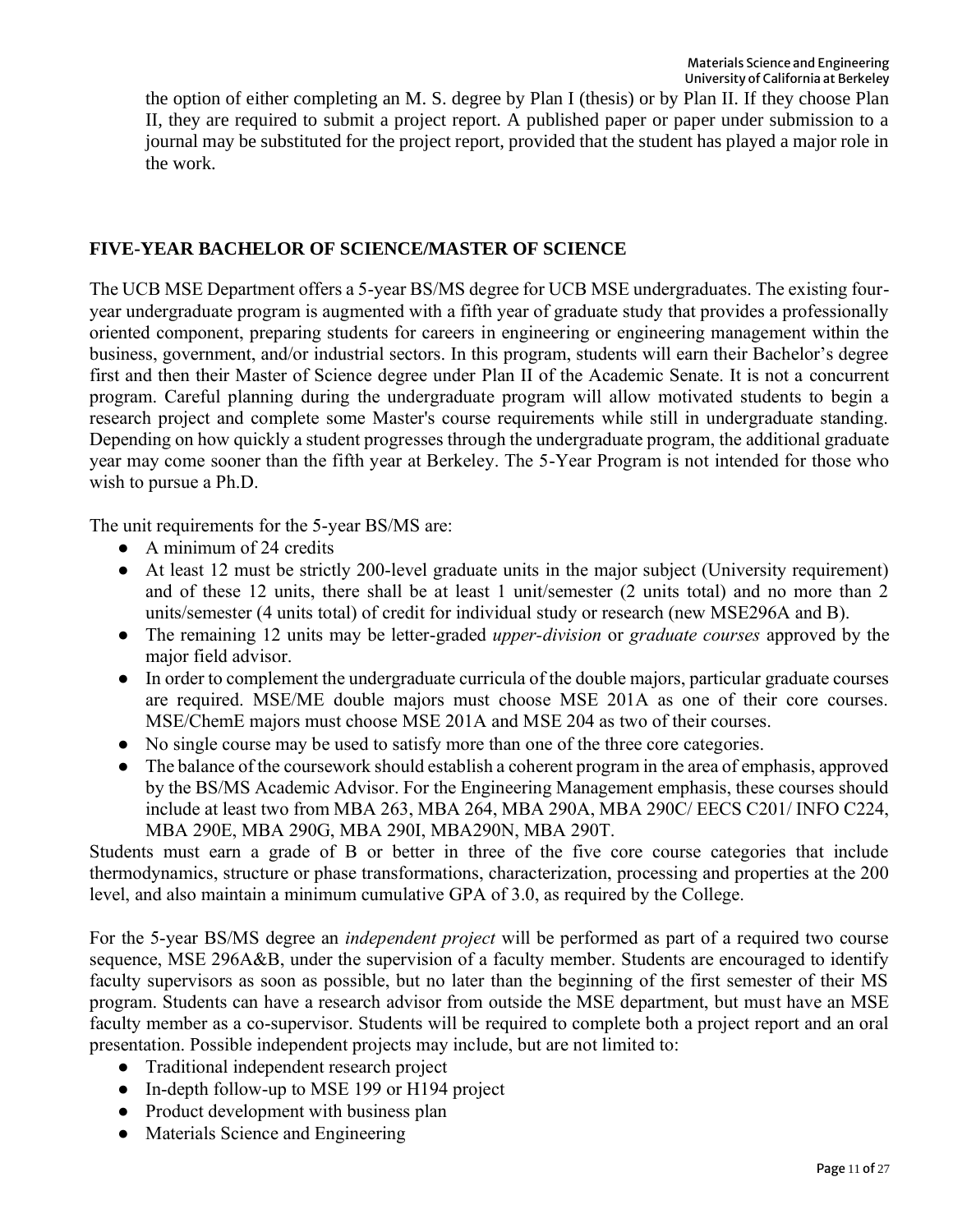• Industry collaborative project.

NOTE: Only course units taken in the FINAL undergraduate semester that are not applied towards the Bachelor's degree may be petitioned to fulfill the Master's degree requirements. Students therefore have at most three consecutive semesters to fulfill all Master's requirements.

#### **MASTER OF ENGINEERING IN MSE**

The MSE M.Eng. degree brings together expertise in a technical specialization with leadership, business, marketing, finance, and management skills. Culminating in a hands-on team-oriented capstone design project, you will apply engineering and business acumen to real-world challenges. This degree is designed to provide students with a holistic understanding of engineering and business wherein they complete an integrative capstone design project. This degree provides a professionally oriented component, preparing students for careers in engineering or engineering management within the business, government, and/or industrial sectors. The M.Eng. degree falls under Plan II of the Academic Senate. The M.Eng. is not intended for those who wish to pursue a Ph.D. The degree may be completed through full- (9 months) or part-time (2-4 years) enrollment.

The unit requirements for the M.Eng. degree are:

- $\bullet$  A minimum of 25 credits
- A minimum of 12 credits must be from MSE technical courses (must be 2XX series and letter graded)
	- o Students are required to take MSE 200A. Students with degrees in Materials Science can request permission from the MSE M.Eng. advisor to replace this requirement.
- A minimum of 8 credits must be from Core Leadership Curriculum, including: 2 credits for Capstone Integration (taken S/U), 3 credits for Engineering Leadership I (taken for a letter grade), and 3 credits for Engineering Leadership II.
- Up to 5 credits can be from Capstone Projects (297M A-B) (typically 2 credits in the fall and 3 credits in the spring)

Students must maintain a minimum GPA of 3.0 in the program.

Additional degree requirements include:

- A *comprehensive exam* is required as part of a Master's Plan II. A written examination will be administered to satisfy this requirement. The exam should be taken at the end of the first semester of the program. The exam will be structured to cover the following five topics: (i) thermodynamics, (ii) phase transformations and kinetics, (iii) bonding, crystallography and defects, (iv) mechanical properties, (v) electrical properties (akin to coverage in MSE 200A). To pass the exam, the student must pass with a score of 60% or higher. For students who do not pass with a score of 60% or higher, a second exam will be offered at the end of the spring semester. The exam can only be given twice. If a student fails the exam for the second time, they will either be recommended to the Dean of Graduate Division for dismissal from the program (in consultation with Graduate Advisors) or opt to voluntarily leave the program.
- A *capstone report* for the team project will be a deliverable for the E296MB capstone course. A draft is also a deliverable for the E295 communications course, to provide editing support.

## **DOCTOR OF PHILOSOPHY**

Students who have passed the preliminary examination have two options in their progress to the Ph.D.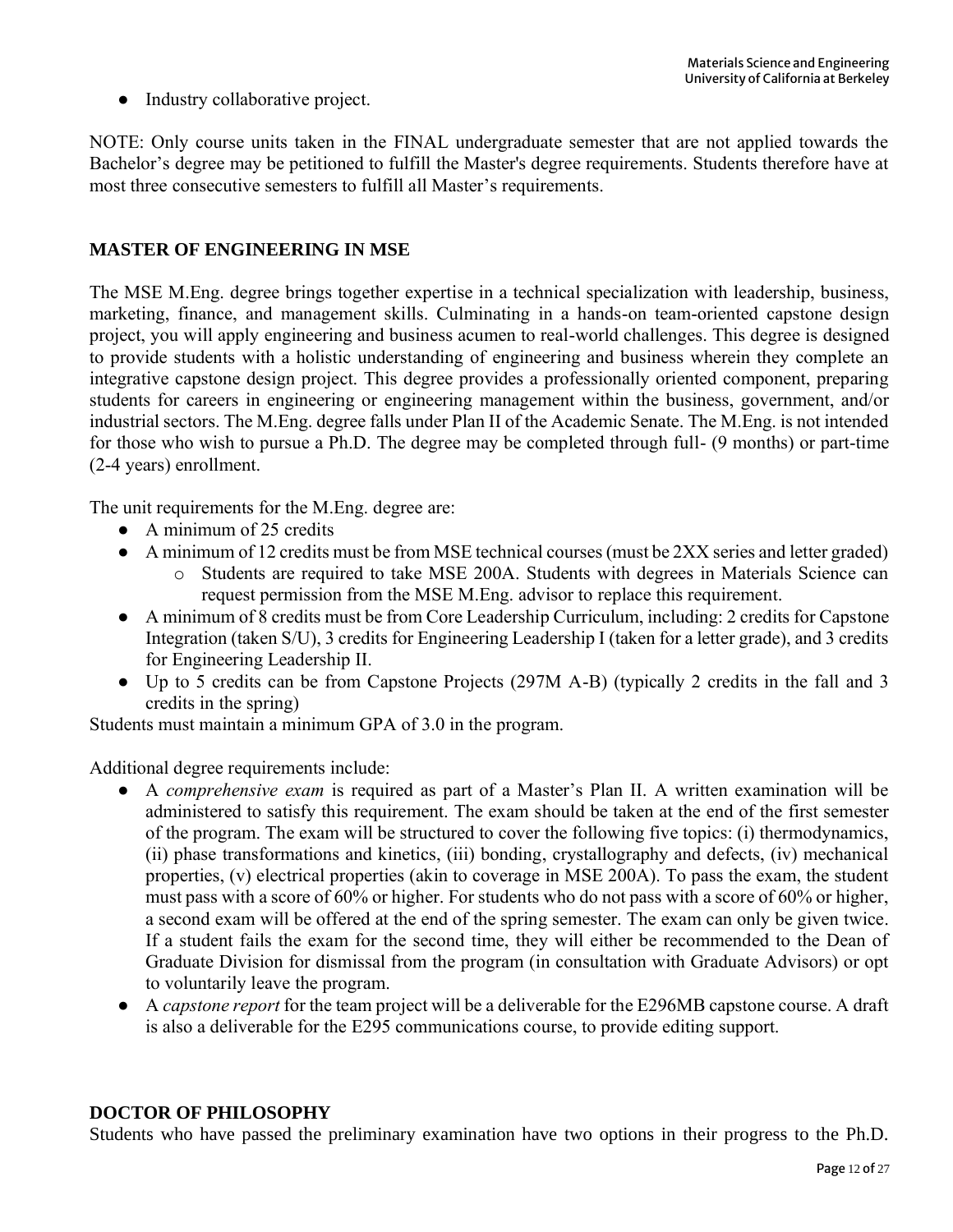degree. They may either choose to obtain a masters degree Plan I or Plan II. Students who chose not to obtain a Masters Plan I degree will do well to make this decision in consultation with their research supervisors. This is because the supervisors may be financially supporting the students from external funding sources that may encourage graduate dissertations. (See also the preceding section for the MS Plan II)

A student entering the Ph.D. program directly must identify a research supervisor. The student, in consultation with the research supervisor and major field advisor, must draw up a program of study listing the courses to be taken in both the major field and the minor fields, the research topic, and a proposed research guidance committee (normally chaired by the research supervisor). A form (the blue card) for this tentative program of study is available in the Department Office. The blue card must be endorsed by major field advisor who submits it to the AAC during the second semester when the student registers for the preliminary examination. This program must be followed through to the Ph.D. qualifying examination. Any changes in proposed course work in the minor or major field require approval of the major field advisor and AAC. The Blue card must be properly approved and current before the White card can be submitted.

Changing research advisors after a research project has started is rare, but possible. It is imperative for all parties involved to communicate clearly and early during the process. In addition to discussing the potential change with their current and future advisors, students are also encouraged to discuss the decision with their major field advisor as soon as possible. In order to change their research advisor a student is expected to submit a memo to the department student services advisor that includes the signatures of (1) their major field advisor,(2) their current research advisor and (3) their future research advisor. If the new research advisor is not a member of the MSE faculty, then the memo should also include the signature of their future MSE faculty academic advisor.

*Program Cards.* Two forms (blue and white cards) for the Ph.D. program must be filled out and approved by the major field advisor and the Academic Affairs Committee. A blue card is filled out at the beginning of the Ph.D. program to tentatively draw up a program of study listing the courses to be taken in both the major field and the minor fields, research topic, and a proposed research guidance committee (normally chaired by the research supervisor). Any changes to the blue card require approval of the major field advisor and AAC. A white card is filled out later in the Ph.D. program to finalize the program of study to be used for the Ph.D. Furthermore, a white card needs to be completed by the time the student submits his/her application for the Qualifying Exam.

*Unit Requirements:* The minimum number of semester units of formal course work (major and minors) is 28, of which 16 must be in graduate units in the major field. All course work in the Doctoral Program of Study must be graded work. Courses taken as Satisfactory/Unsatisfactory cannot be used to fulfill the requirements towards the degree. Any questions regarding this can be discussed with the major field advisor. In general, Ph.D. students holding a GSR appointment should sign up for 7 units of MSE 299 each semester if they are finishing coursework, and 12 units of MSE 299 each semester if they are finished with coursework.

*GPA Requirements for Ph.D. Programs:* The student is required to maintain a 3.0 GPA in courses taken at Berkeley in the major area as a graduate student, even if these do not appear in the proposed or final program of study.

*Graduate Student Instructor Requirement:* All graduate students enrolled for the PhD degree in MSE are required as part of their degree to act as a graduate student instructor (GSI) for at least one semester during their tenure as a student.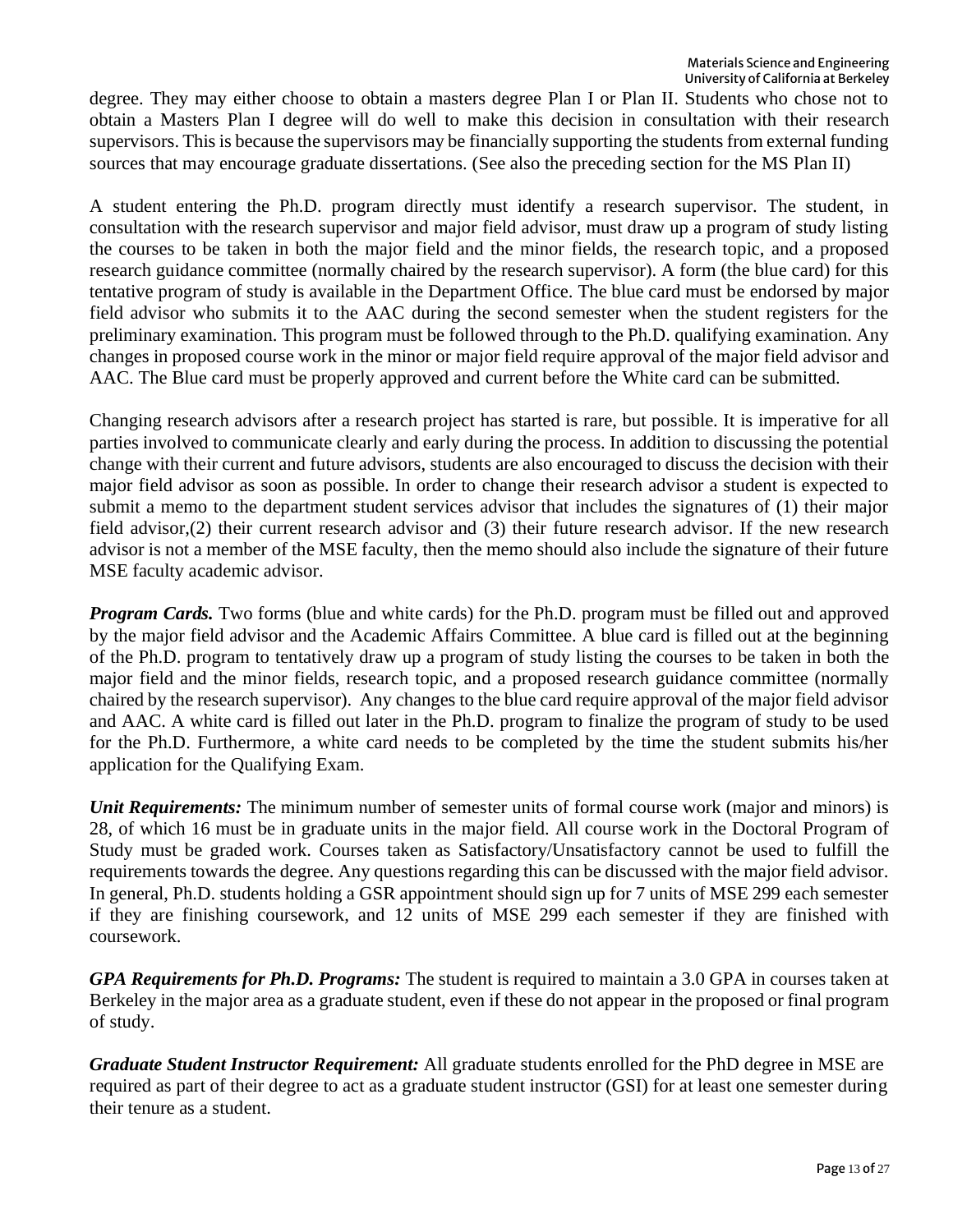- This requirement must be satisfied with a UC Berkeley MSE course (this includes cross-listed courses). Being a GSI for a course in another department will not be considered to have fulfilled this requirement.
- All graduate students are advised to fulfill this obligation by their fourth semester in the Department. However, we understand that non-domestic students may wish to delay serving as a GSI until after they have advanced to candidacy due to the issue of non-resident tuition. Note that non-domestic students are additionally required to pass the Test of Spoken English (TSE). As described by the graduate division, teaching and resource center, students who do not speak English as a native language and do not hold a Bachelor's degree from an institution in the United States must demonstrate oral English proficiency to serve as a GSI. In those countries where the TOEFL Internet-based Test (TOEFL iBT) is administered, English language proficiency is determined by the speaking section score of the TOEFL iBT. In those countries where the TOEFL iBT is not available, students can demonstrate their proficiency by taking and passing the Test of Spoken English (TSE) before enrolling in Berkeley or the SPEAK test offered on the Berkeley campus. University policy calls for completion of the oral English proficiency screening requirement before the GSI appointment can be made. This must be completed one semester prior to their appointment as a GSI.
- In the event of an emergency where a GSI must be found to prevent the cancellation of a class or a section of a class, the Chair will appoint the most senior graduate student in the Department who has not fulfilled the GSI requirement. This will constitute a mandatory appointment.

*The Major:* The student's field of research will normally be in one or more of the faculty research specialties of the Department. The major will normally be a research program in Materials Science and Engineering. It is possible, however, to establish a major in an interdisciplinary area combining any of the departmental sub-disciplines with appropriate studies in other departments. The student must take 16 units of graduate level courses (exclusive of 299 or 298 units) in the major field. All courses within the major field must be graduate courses taken at Berkeley. Although these graduate courses need not be restricted to those offered by the Department, the program must include at least 5 courses from the MSE department. It is expected that these courses will include the core courses or equivalents indicated for the major field of study in the MSE Course Requirement section on page 8. Thus, the program must satisfy the content requirements with respect to thermodynamics, structure or phase transformation, materials characterization, materials properties, and materials processing. (Note: MSE 121 is an exception to the graduate courses only requirement, and may be used to satisfy the processing requirement.).

*The Minors:* In addition to a major field, each candidate must select two minor fields. The minor fields should serve to broaden the base of the studies and lend support to the major field. The student is required to maintain a 3.0 average in each of the Minors, and any other courses taken at Berkeley as a graduate student that are not in the major area of study, even if these do not appear in the proposed final program of study.

- Each minor program should be named and have an orientation different from the major program and the courses involved should be concerned with concepts not introduced in the major program.
- Each minor program will consist of at least 6 units of graded coursework.
- One minor program should consist of courses outside of the Department (Engineering requirement)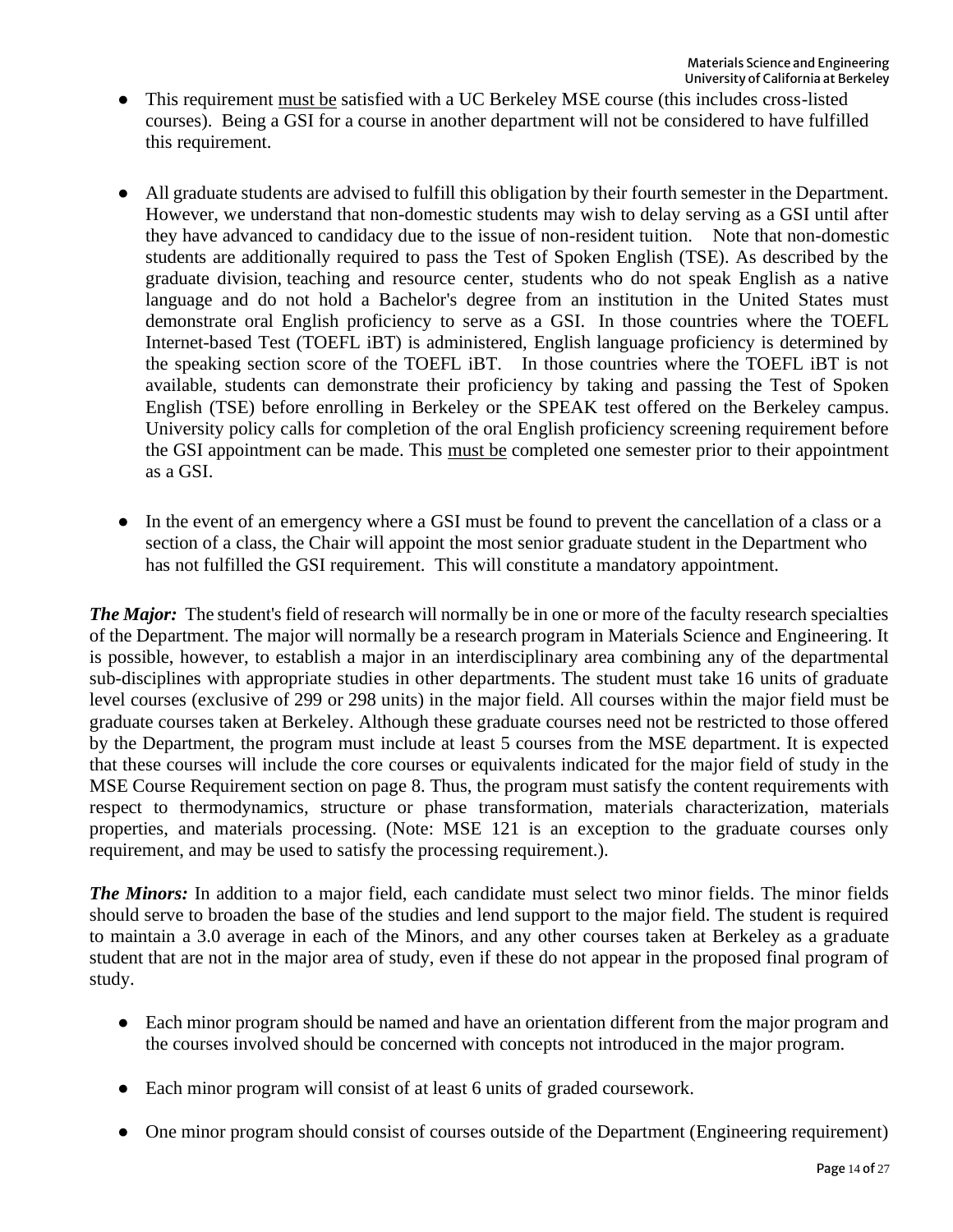and preferably outside of the College of Engineering.

- Graduate courses taken in a graduate program of another university may be used to satisfy at most one minor. The maximum number of units awarded for such a minor will be 8 units. The requirements in item 1 above must be satisfied. Students who transfer to Berkeley as a result of their research advisor's transferring from a different institution can apply for credit for more than one minor.
- Two courses represent a minimum program for a minor. In a few programs of study, a minor that consists only of a sequence of high-level upper division courses taken in a department outside of the College of Engineering may be acceptable. However, no more than two undergraduate courses will be allowed to fulfill the requirements for the minors. Thus, one minor may consist of a sequence of advanced undergraduate courses taken at Berkeley, or alternatively, there may be a combination of one advanced undergraduate and one graduate course in each minor, provided that the content of the minors is sufficiently different.

#### **PRELIMINARY EXAMINATION**

The purpose of the Preliminary Examination is to ensure that students have a sufficiently strong foundation in Materials Science and Engineering to qualify for formal entrance to the Ph.D. program. It also serves as the comprehensive examination for students following the Master's Degree plan. The preliminary exam is not open to students in the BS/MS program.

*MS Plan II track.* Early in the entrance semester, the student is encouraged to discuss with the major field advisor the nature of the examination and the preparation.

#### *Scheduling of the Preliminary Examination*

All first year graduate students beginning their MS/PhD or PhD program are required to take the Preliminary exam in the first January after they have started taking graduate classes. The exam will be held in the week immediately preceding the start of classes for the Spring semester, with the actual date to be scheduled by the chair and announced in the Fall. Students who fail the exam must make their second and final attempt during an exam that will be scheduled in the first week of the Fall semester immediately following. There are no partial passes for the preliminary examination, and failure the first time means the exam must be retaken the second time in its entirety.

#### *Preliminary Examination subject matter*

In this oral exam students must demonstrate (i) mastery of the essential components of a Materials Science and Engineering education at a level commensurate with the completion of an undergraduate MSE degree at Berkeley, and (ii) their ability to use this knowledge in ongoing research.

The examination is divided into 6 topics germane to ceramic, metallic, semiconducting, and soft materials, including their appropriate composites. Six faculty examiners are appointed each semester by the Department Chair, one examiner per topic, who conduct the exam in *individual oral interviews* lasting approximately 15 minutes. The examination topics are:

1) Thermodynamics;

- 2) Phase Transformations;
- 3) Bonding, Crystallography, and Crystal Defects;
- 4) Materials Characterization;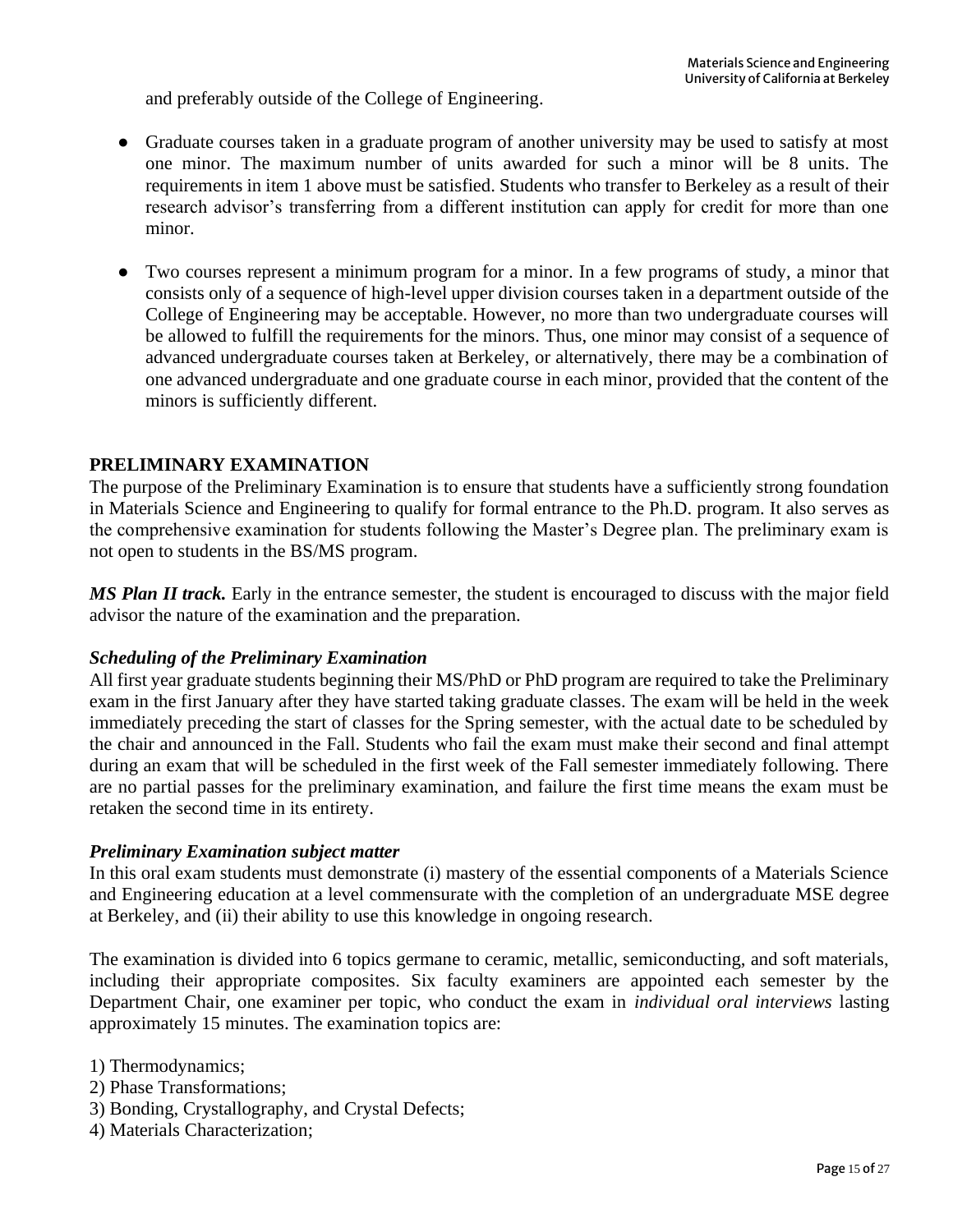5) Mechanical Properties; 6) Electronic (Electrical, Optical, and Magnetic) Properties

In preparation for the Prelim, students should consult syllabi of the lower division and upper division courses required of undergraduate students in the MSE major at Berkeley to discern the expected level of topical coverage during the exam. Individual meetings with faculty examiners are also strongly advised.

#### *Outcome of the Preliminary Exam*

Each faculty member will rate the student on a scale of 0-4, with 4 representing A level performance, 3 representing B level performance, and so on. After the examination, the Examination Committee meets to evaluate the student's total performance and decide whether the student has passed the exam.

In order to pass the preliminary exam a student must: (1) score above 3.0 in 4 subjects; (2) score above 2.0 in all 6 subjects; and (3) average above 3.0 across all six subjects. If these criteria are not met, the examination committee will evaluate the student's performance to decide the outcome of the examination.

The student will be notified promptly in writing of the exam outcome.

The student may appeal the decision of the Examination Committee to the AAC, in the event that there is a basis for disagreement.

#### *Proceeding to the PhD Degree.*

The GPA in all formal courses is considered as one criterion for distinguished scholarship. The College of Engineering and the Academic Affairs Committee require a GPA of at least 3.0 in the major field of study and 3.0 in the minors. Performance in formal courses is, however, not the only criterion for permission to allow the student to continue in the Ph.D. program; satisfactory research performance is also required.

Students entering the Ph.D. program without an MS degree must first obtain the MS Plan I or Plan II degree. For students directly admitted into the PhD program, the MS Plan II degree requirements can be satisfied by passing the Preliminary Examination, and by documented satisfactory research progress. After successful completion of the MS program requirements, the student may petition to change to the Ph.D. program. The petition is made to the Graduate Division of the University and must be endorsed by the research supervisor, the graduate advisor chair and the AAC. This petition will not be approved until the following criteria has been met:

- 1) A research Advisor agrees to supervise the Ph.D. research.
- 2) Under Plan I, the MS thesis has been filed or at least signed by the thesis committee members.
- 3) Under Plan II, the various requirements described under M. S. Plan II, "unit requirements" and other requirements must be satisfied.
- 4) The Preliminary Exam must have been passed.
- 5) The Tentative Program of Study for the Ph.D. (blue card) has been filled out and approved by the AAC. (Note that this card should be submitted when the student first registers for the preliminary examination).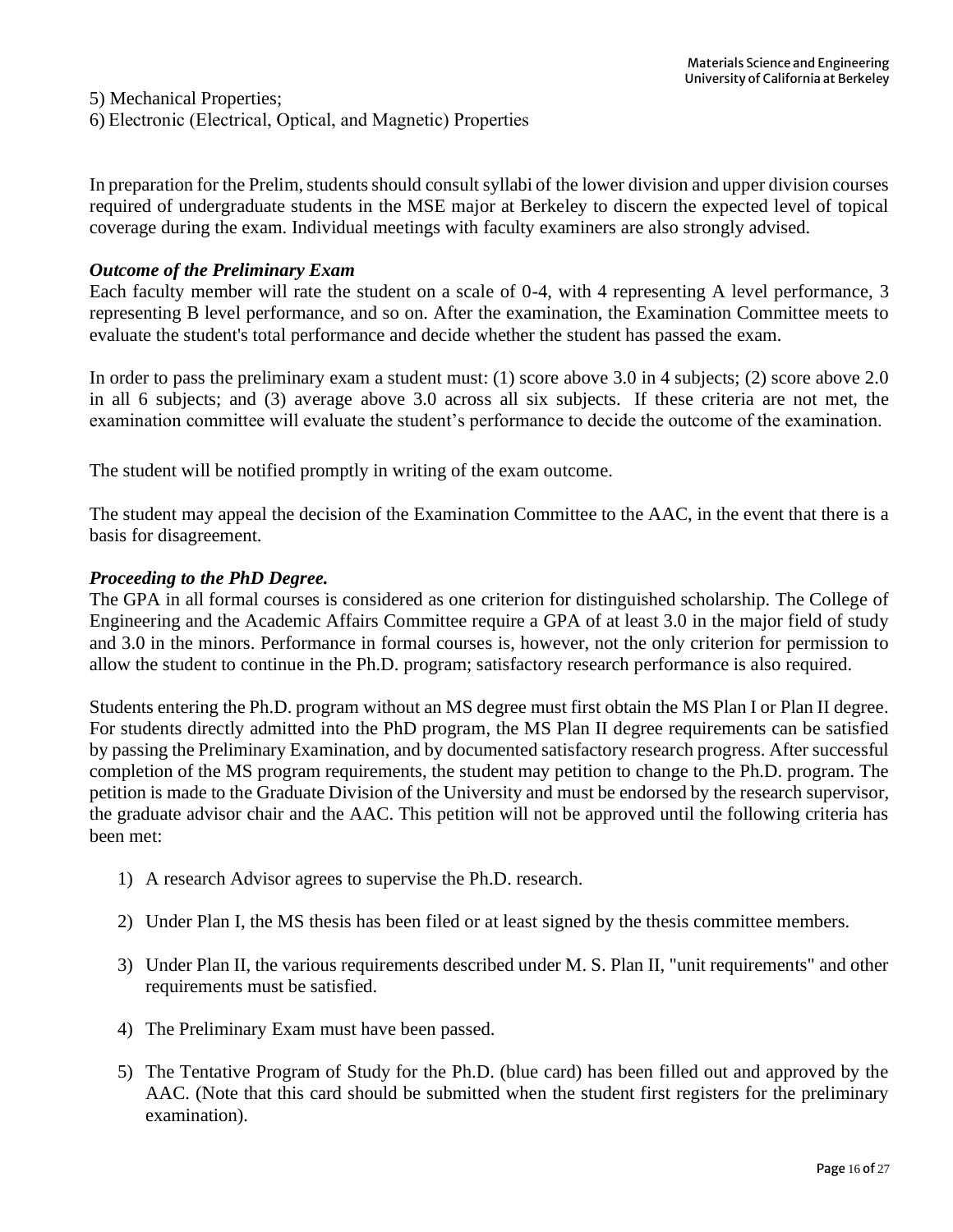6) The academic standing is satisfactory.

## **THE QUALIFYING EXAMINATION**

There are three elements to an individual's qualification for the Ph.D.: knowledge of the field, the ability to identify and conduct significant original research, and the ability to communicate the results of that research to the scientific and engineering community. Each of these requirements should be tested at some stage in the student's career, and preferably at an early stage so that a student who is not qualified for the degree can be encouraged to seek a more suitable line of endeavor.

The student's general knowledge of the field is tested in two ways: in the preliminary examination and in the examinations given in the various courses in his or her academic program.

The Ph.D. qualifying exam tests the student's ability to identify a significant problem, to assemble the background information needed to grasp it in the context of the field, and to construct a technical approach that provides a plausible path to its solution. At the same time the qualifying exam will test the student's knowledge of the subject matter within the broad research field and his or her major field. The student's ability to actually bring research to a successful conclusion is tested by the Ph.D. thesis.

To take the examination, the student must complete the form Program of Study for Doctoral Candidates (the white card) that lists, again, the courses in the program of study, the four members of the oral qualifying committee, the research topic, and the research advisors (thesis committee). This card has to be signed by the major field advisor and the AAC chairman. If the GPA in the major is less than 3.0 and/or in a minor is less than 3.0, the AAC will request a memorandum from the research supervisor which should state why the student should be permitted to take the Qualifying Examination and to continue his or her course of studies. The AAC will inform the student and Research Supervisor of its recommendation. The white card must be approved by the AAC before the student begins scheduling the qualifying examination.

After the qualifying examination, the Chair of the qualifying examination committee signs the examination card and the Report on the Qualifying Examination is sent to the Graduate Dean. The Application for Advancement to Candidacy for the pH D. Degree will be sent to the student when he/she has passed the Qualifying Examination and has completed all approved coursework. Students are strongly urged to take this examination as early as possible. However, it is customary and advisable for the student to have embarked on a Ph.D. thesis topic, and if changes in program have been made, this may justify some delay in scheduling the exam.

*The QE Committee.* A committee of four members (at least two members from the major department, and at least one member from outside of the major field) gives the qualifying exam orally. In some groups, it is customary to have committee representatives from the minor fields if these have direct application to the research area. The student's research supervisor may not be a member of the qualifying examination committee. The examination lasts for about 3 hours.

The major field advisor nominates the committee at least four to five weeks before the expected examination date. Copies of the required forms needed are available from the Department Graduate office in 210 HMMB. The major field advisor may consult with the student in the selection process but ultimately it is the responsibility of the faculty to ensure that a competent and knowledgeable committee is assembled to administer a fair and quantitative test. The major field advisor's recommendation is approved by the Head Graduate Advisor and forwarded to the Dean of the Graduate Division, who actually appoints the committee.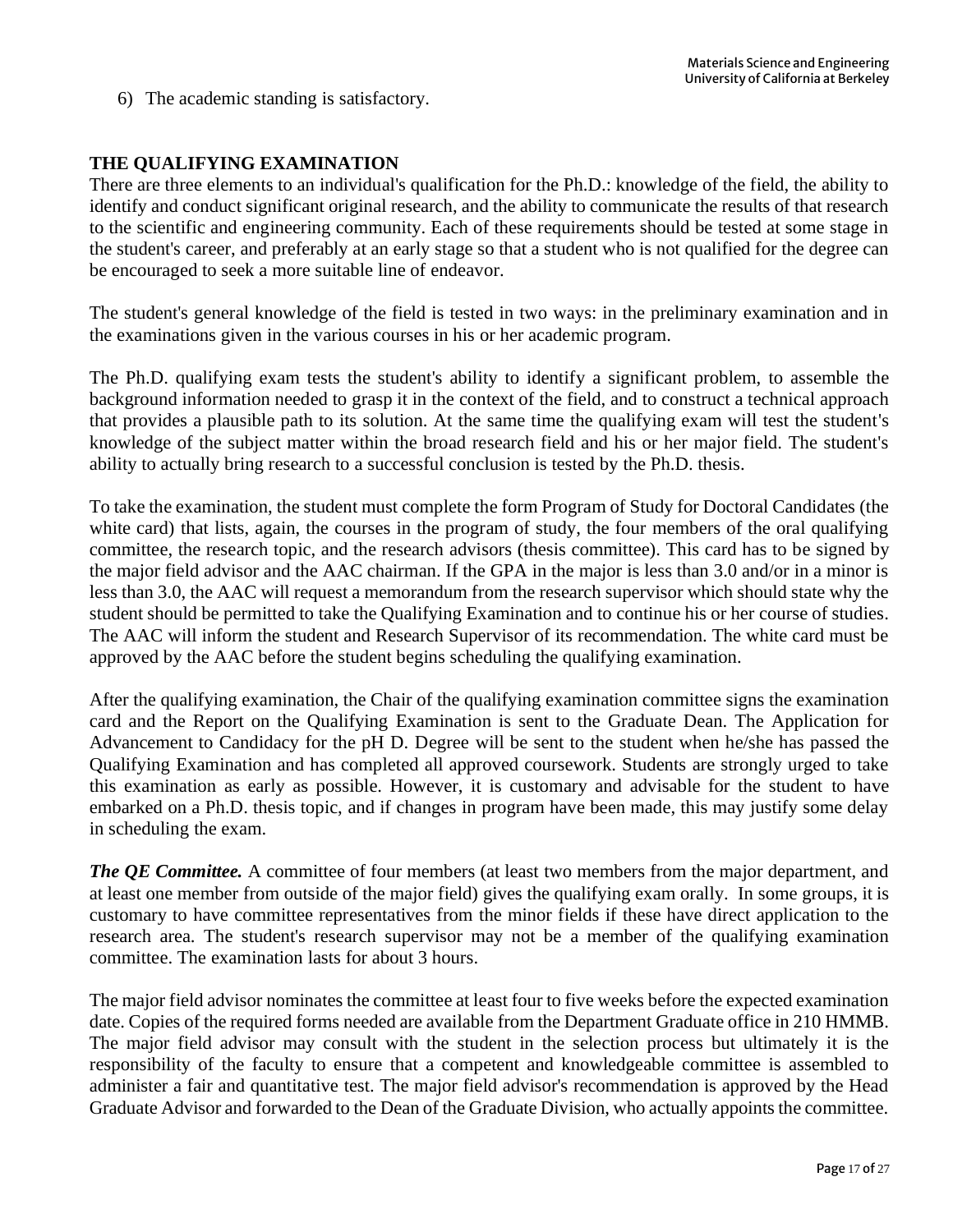Before the white card is submitted, the major field advisor (or his/her designee) should contact the proposed committee members to make sure that they are willing and able to serve. The white card must be approved by the AAC before the committee list is submitted to the Graduate Division for approval. After receiving approval from the Graduate Division, the student should consult directly with the committee to establish personal contact and to briefly discuss the research topic. The Dean of the Graduate Division sends formal notice of the exam to the committee.

*Scheduling QE the Exam:* The qualifying exam must be taken by the end of the second semester following the semester in which the student formally began the Ph.D. program. For students who have entered the Ph.D. program with a MS, this formal beginning would be the date on which the Academic Affairs Committee formally approved continuation for the Ph.D., following the preliminary exam. For students who first obtain an MS degree in this Department, the formal start of the Ph.D. program coincides with the approval of the petition to change to the Ph.D. program of study, which usually occurs when you receive your MS.

*Preparing for the OE Exam:* Meet with each member of the committee at least once before the exam. Candidates in Materials Science are required to present an account of the research that will be described in their Ph.D. thesis. This presentation will typically last for 20-30 minutes, if uninterrupted. The following guidelines are intended to help in preparing for the presentation:

- Research Topic
	- a) Succinct and accurate
	- b) Goal of research
	- c) Significance and importance
	- d) Potential Impact of results (including reasonable speculation is)
	- e) Novelty of proposed research
- Research Plan
	- a. Plans to execute research: methods, techniques, tools, milestones, etc.
	- b. Details of proposed research techniques
	- c. Potential ability of approach to achieve research goal
	- d. Details of collaboration and reliance on active contributions from others
	- e. Presentation of preliminary results to date and acknowledgment of contributions of others
	- f. Alternate methods, choices and priorities
	- g. Time frame and expected targets
- Expected results
	- a. Description of reasonably anticipated findings
	- b. Impact of expected results; expectations and speculations

Examiners have the tendency to be helpful and friendly. In general, they look forward to a good presentation. They most often (although not always) try to begin with some questions that are directly related to your research interests. Answer simple questions simply, clearly and precisely. Do not search for hidden sophistication or some traps!

Basics are most important and should be clearly understood. The minor field examiner (s) will obviously ask questions related to your minor field(s). Ability to "think on one's feet" and make connected reasoning makes a favorable impression on the examiners.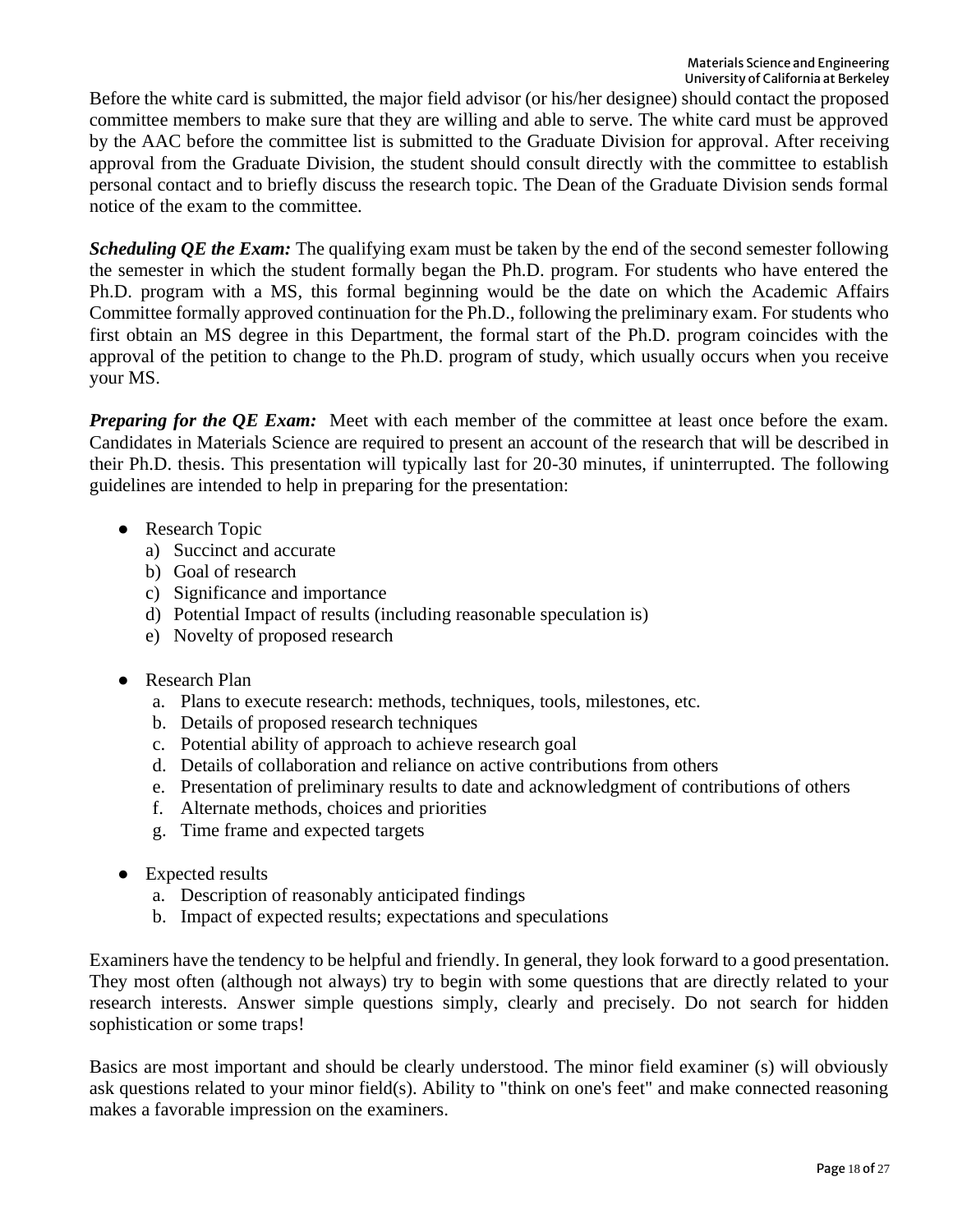*The QE Examination:* The examination consists of two parts, namely, a written proposal, and the oral examination:

- 1) Written Proposal. The proposal describes intended Ph.D. research. At least two weeks before the examination date the student must submit a written research proposal to his/her committee. The proposal must include a one page abstract and be roughly five to ten pages long. It must contain a concise statement of the research problem and its significance, a discussion of the technical background, the technical approach (experimental and/or theoretical), the anticipated results, and a bibliography. This written proposal is to be prepared by the student without direct collaboration or assistance from the faculty.
- 2) The Examination. The student should prepare a 30-minute oral presentation of the research proposal(s). The committee will question the student on the material presented orally, the material contained in the written proposal, and on the general technical background to the research area. The student should be familiar with the relevant literature. The student must also defend the significance of the research problem and the viability of the technical approach. The second part of the examination consists of questions in the major and minor fields related to three broad subject areas of the student's choosing. These three broad subject areas should be (a) consistent with their coursework, (b) complement their research proposal, and (c) be selected in consultation with their research advisor and qualifying exam chair.

*Outcome for the QE*. The student's performance will be judged by a vote of the examining committee. The vote typically results in one of four outcomes: a pass, a failure, a partial failure, or a split vote. Refer to the Graduate Division's Degrees Policy for details. No student may take the qualifying exam more than twice. A student retaking the exam for the second time must do so within a time determined by the committee chairman.

## **ADVANCEMENT TO CANDIDACY**

After completing the major and minor course requirements and passing the qualifying examination, the Department Graduate office will send the student an application for Advancement to Candidacy to be completed and returned. The major field advisor provides the nominees for the student's thesis committee.

This committee consists of the research supervisor, a second departmental faculty member (normally one of the student's research guidance committee members), and one member from outside the Department. All must be members of the Berkeley Division Academic Senate (College Requirement). Changes in the thesis committee require the approval of the major field advisor, the AAC, the Graduate Adviser Chair and the Dean of the Graduate Division. Specially qualified non-senate members may be permitted to serve on the thesis committee with approval by the Graduate Division. For this, the research supervisor submits a petition to the AAC. The dissertation committee can be changed, should such a need arise. A form for this purpose is available from the departmental graduate office.

It is strongly recommended that the student meet periodically with the Committee members to brief them about research progress and get the benefit of the members' experience in furthering the quality of the thesis. In addition, students who have advanced to candidacy are required by the Graduate Council of the Academic Senate to update their annual progress report online on an annual basis. This can be done by accessing the Graduate Division's web-based system, GLOW (https://gradlink.berkeley.edu/GLOW/) to complete their annual Academic Progress Report.

The student is responsible for submitting drafts of the thesis to the committee by the dates specified by the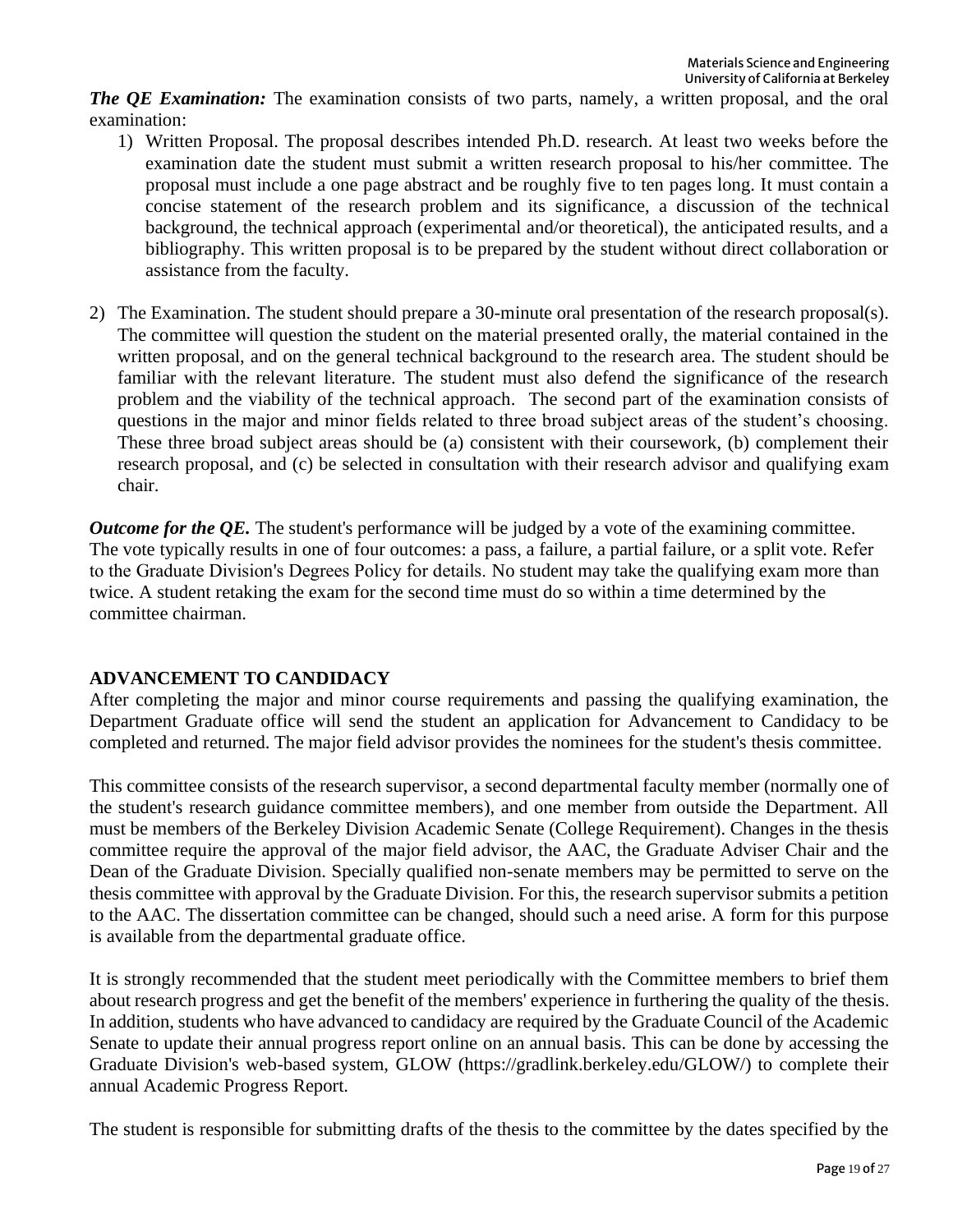Graduate Division for the semester in which the thesis is to be filed. The committee is not obliged to accommodate late submission. The thesis committee must approve the thesis before the degree can be granted.

The total time that a student may spend in the Ph.D. program is specified by the normative times described by the Graduate Division. It is the student's responsibility to ensure that the schedule is followed. Under exceptional circumstances, the Graduate Dean (upon the recommendation of the research supervisor, major field advisor, the AAC, and Department Chairman) may grant extensions of the normative time.

#### **GRADUATE STUDENT RESEARCHER (GSR)**

In today's world there is no such thing as "uncommitted" research funds. Whether the funds come from the University, the Government, or from private enterprise, the research supervisor through a tough, competitive process obtains research support. The faculty member involved must prepare a detailed proposal outlining the research, and this document must convince his/her peer-reviewers that the research is timely and worthy of support.

Each agency receives many more proposals than it can support. Only the best are funded. It is important to note that every proposal states clearly what is expected to be accomplished and what is to be delivered at the end of the contract. Part of the review process by the agency includes consideration of how well the faculty member has, in past contracts, delivered what he/she promised.

At the University of California, the faculty member's salary for the nine-month academic year is paid by the state. Support of faculty by research contracts takes place only during the summer months. As a result, a large portion of the budget of contracts obtained by the department is allocated to student support. In fact, the major motivation behind many research projects is to obtain student support.

These facts mean that the ultimate responsibility for proper performance of sponsored research remains with the faculty member in charge (usually called the Principal Investigator, or PI for short). Poor performance in this research reflects badly upon the faculty member and the department, and ultimately leads to a loss of support for future students. It is therefore imperative that the Research Assistant (or GSR), joins with the faculty to continue the fine tradition of research here at the University of California. The guidelines below should help the Graduate Student Research Assistant comprehend what his/her roles are in achieving this goal.

#### *Guidelines:*

- 1. During the school year the typical RA is committed to spend 49.5% of full time (19.8 hours per week) on the research project. It is important that the GSR discipline himself or herself to honor this commitment. We realize that exams and other academic pressures may prevent a student from putting in this required time during some weeks. However, it is expected that the 49.5% level of effort will be maintained on the average. If something occurs which will prevent this expenditure of time, the RA should inform the PI promptly.
- 2. One key to good research is frequent contact between the faculty member in charge and GSR's. It is the responsibility of both parties to arrange regular, scheduled contact. However, since the PI may be faced with inquiries from the sponsor at any time, or may be faced with other crises concerning the project that may need immediate attention, it is crucial that they be able to reach you. If you want to be away from the University (say, on vacation or personal business), policy requires that the GSR consult the PI prior to taking such leaves. The time of these leaves must be arranged so that progress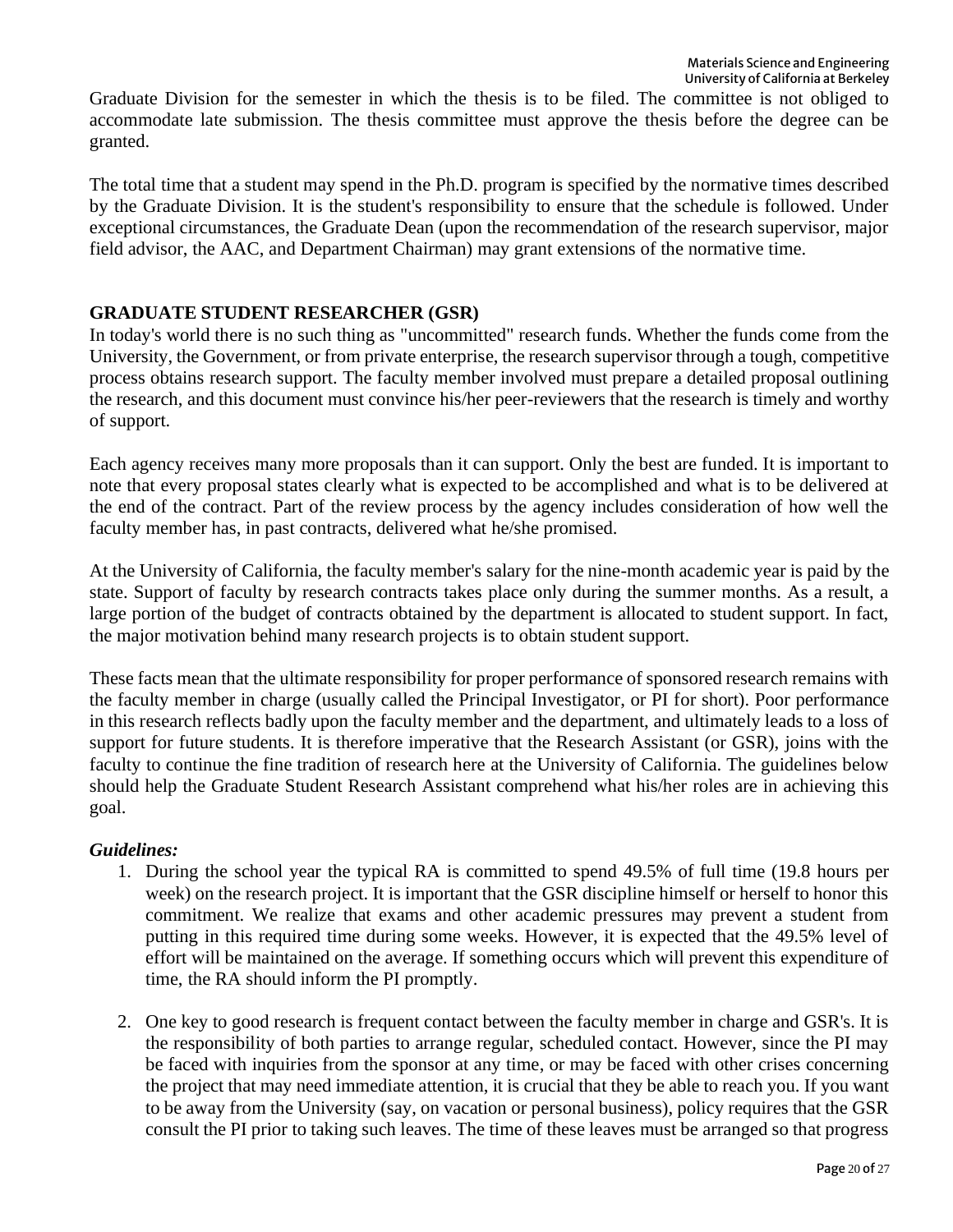of the research is not interrupted. For instance, the PI will justifiably be disturbed if a GSR takes an unannounced vacation during scheduled testing or data gathering.

- 3. Acceptance of a research assistantship implies a commitment on the part of the student to the project and the PI. The GSR should inform the PI of any competing jobs or projects they are involved with, which may even remotely influence the progress of the research (such as consulting, part-time jobs, etc.). It is insisted that GSR's give their project highest priority in case of any conflict with outside jobs or similar activities.
- 4. During the course of many projects, computer programs are developed. These programs are not the student's property, even though the student may have been the sole author of it, since this is part of the supported work. Ownership of or control of the programs may, under contract terms, rest with the University or with the sponsor. Use of or release of any such program for purposes other than the project requires the approval of the PI. (This procedure is to be followed even after the contract under which the program was developed has expired).
- 5. If the GSR decides to seek commercial employment for the summer, instead of working as a GSR, he/she must discuss the next year's RA status with the PI before leaving for the summer. Since continuity of personnel is important to the proper progress of research, the GSR should bear in mind that the PI may not be able to hold the position open until the Fall.
- 6. The GSR must clearly understand that the position of research assistant is a privilege and not a right. Since projects are subject to the vagaries of governmental funding, an RA reappointment cannot be guaranteed. In general, RA's are assigned on a one-year basis. Reassignment as a GSR, for the following year, will be made on the basis of previous performance as an GSR, grades, nearness to degree goal, need, available research projects, area of interest, etc.
- 7. A Research Assistantship is not an ordinary job: it is a practical and important step in the GSR's educational process. In general, the graduate will have monetary needs to pursue work towards his/her advanced degree, which the research supervisor is fortunate in being able to support. It is hoped that GSR will share the enthusiasm of the PI for the research project and will benefit from the GSR's one on one interaction with the faculty PI. We also hope that you recognize that the deadlines, progress reports, and other reporting requirements that burden your PI are a necessary part of maintaining the GSR's support. Contribution to, and sharing of the PI's efforts to complete these tasks are in the GSR's best interests.
- 8. Pre-Qualifying Exam all GSRs are paid at Step V. Following the successful passing of their qualifying exam, GSRs are paid at Step VI. The salary levels for each step are set by the College of Engineering.

## **GRADUATE STUDENT INSTRUCTORS (GSI's)**

The faculty of the Department of Materials Science and Engineering considers teaching experience to be an important part of a doctoral student's program of study and requires that all graduate students pursuing a PhD serve at least one semester as a Graduate Student Instructor (GSI) in an MSE course (usually after the first year). The Chair of the department appoints the student's GSI appointments after consultation with course instructors. The following are some guidelines in this regard: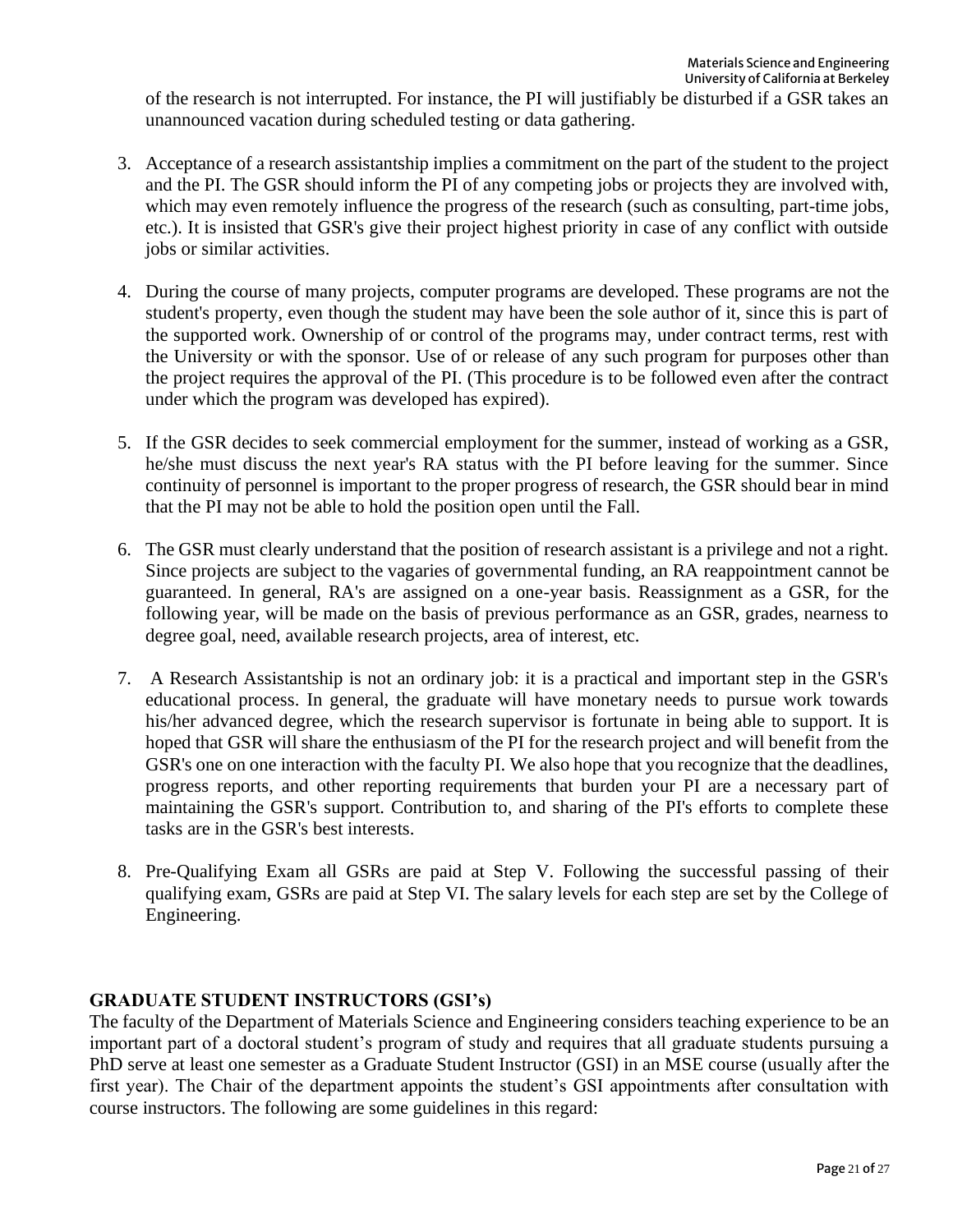- Materials Science and Engineering undergraduates of UC Berkeley may serve as (GSI) on or after their first semester in graduate school.
- Materials Science and Engineering undergraduates from other schools may serve as GSI on or after their second semester in graduate school.
- Non-materials science and engineering undergraduates may serve as GSI on or after their third semester in graduate school.
- The standard GSI appointment level is 50%, but an appointment at a level between 24% and 50% time can be considered to satisfy the GSI requirement on the condition that all of the open MSE GSI slots for the same semester are already filled. Any appointment at a level below 24% will not be considered to have satisfied the GSI requirement.

Graduate students whose English is not their native language or who did not receive their BS in the United States must take and pass the Speak or OPT test. If the student takes the Speak/OPT test and passes it, the score is good for 2 years.

Foreign students should take their Speak test at least 1 year, but not more than 2 years (otherwise the passing score cannot be used) before they are advanced to candidacy. If the student does not pass the Speak test and fails the OPT exam, he/she will need to take the English course LANGPRO 100A. Upon completion of 100A, the student will be given the opportunity to re-take the OPT exam.

Foreign students are recommended to serve their required service as a GSI after they have been advanced to candidacy. If a foreign student wishes to serve as a GSI before he/she has advanced to candidacy, then the student/faculty supervisor must cover the student's NRT with discretionary funds

## *GSI Eligibility*

- 1) Students on filing fee status are not eligible to hold GSI appointments.
- 2) Minimum GPAs for holding academic appointments are:
	- 3.1 for GSIs
	- Academic appointees may have no more than **2 incomplete grades** in upper division or graduate courses.
- *3)* International students must have advanced to candidacy.
- 4) If English is not the student's native language, he/she must pass his/her speak/OPT test prior to the start of the appointment.
- 5) Student must be enrolled in at least 12 units by the third week of classes.

# *GSI Salary*

GSI salary steps are set by the College of Engineering. The Department will make accommodations to augment the GSI salary to either step V or VI depending on whether the candidate has advanced to candidacy.

# **LOANS**

Because of the relatively large expenses that often come due at the beginning of each semester and especially at the beginning of the school year, a student may find that he/she is unable to meet these expenses even though his/her overall income year for the year may be sufficient to cover his/her needs. Under such conditions, it is often possible to obtain a loan through the University that can be repaid more conveniently.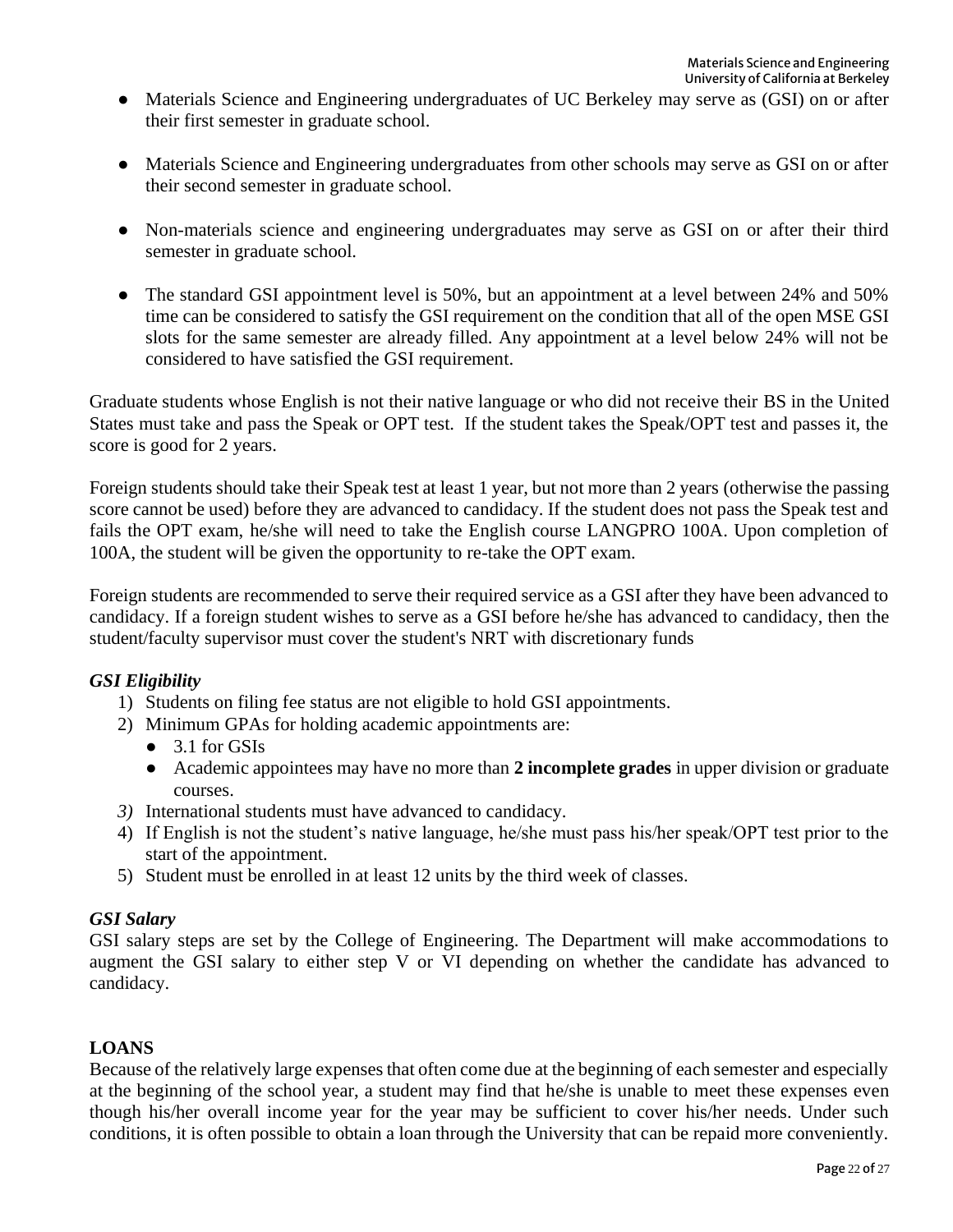For information about loans, the student should inquire at the office of Financial Aid, 2nd Floor, Sproul Hall, or at the Office of Foreign Student Advisor, International House.

# **NONRESIDENT TUITION WAIVERS**

Nonresident U.S. citizens and permanent resident students with outstanding academic records may receive a Nonresident Tuition waiver from the department for the first year of graduate work in the department. Nonresidents (U.S. citizens and permanent residents visa holders) may become residents of California after one year at the University if appropriate steps are taken. Awards will cover and be limited to a full academic year (2 semesters). Recipients must enroll in a full time program of student and/or research leading to a higher degree.

# **GRADUATE STUDENT APPEALS PROCEDURE**

*Purpose and Scope:* The purpose of this procedure is to afford graduate students in the Materials Science and Engineering Department an opportunity to resolve complaints about dismissal from graduate standing, placement on probationary status, denial of readmission, and other administrative and academic decisions that terminate or otherwise impede progress toward academic or professional degree goals.

The scope of this procedure is limited to matters listed above, and excludes complaints regarding denial of admission, student records, grades in courses of instruction, student employment, student discipline, and auxiliary student services (such as housing, child care, etc.) This procedure may not be used for complaints regarding actions based solely on faculty evaluation of the academic quality of a student's performance, or the dean's evaluation of a student's appropriate academic progress, unless the complaint alleges that the actions may have been influenced by nonacademic criteria.

*Informal Resolution Procedures:* A student may pursue informal resolution of a complaint by scheduling a meeting with the Head Graduate Adviser to discuss the complaint and explore possible avenues of resolution. If informal resolution is pursued, it must be initiated, and should be completed, within 30 days. At any point in this process, if a satisfactory solution cannot be reached, the student may initiate formal resolution by putting the complaint in writing.

If the complaint is about an action taken by the Head Graduate Adviser, the complainant may elect to take the complaint directly to the Academic Affairs Committee.

*Formal Resolution Procedures:* A written complaint must include information regarding the action being complained of and the date it occurred, the grounds upon which the appeal is based, and the relief requested. The complaint must be based on one or more of the following grounds:

- Procedural error or violation of official policy by academic or administrative personnel;
- Judgments improperly based upon nonacademic criteria including, but not limited to, discrimination or harassment on the basis of sex, race, national origin, color, age, religion, sexual orientation, or disability;
- Specific mitigating circumstances beyond the student's control not properly taken into account in a decision affecting the student's academic progress.

A written complaint must be received by the Academic Affairs Committee of the department within thirty days from the time the student knew or could reasonably be expected to have known the action that is the subject of the complaint. The department should complete its investigation and notify the student of the outcome of the complaint within sixty days of the date it was received.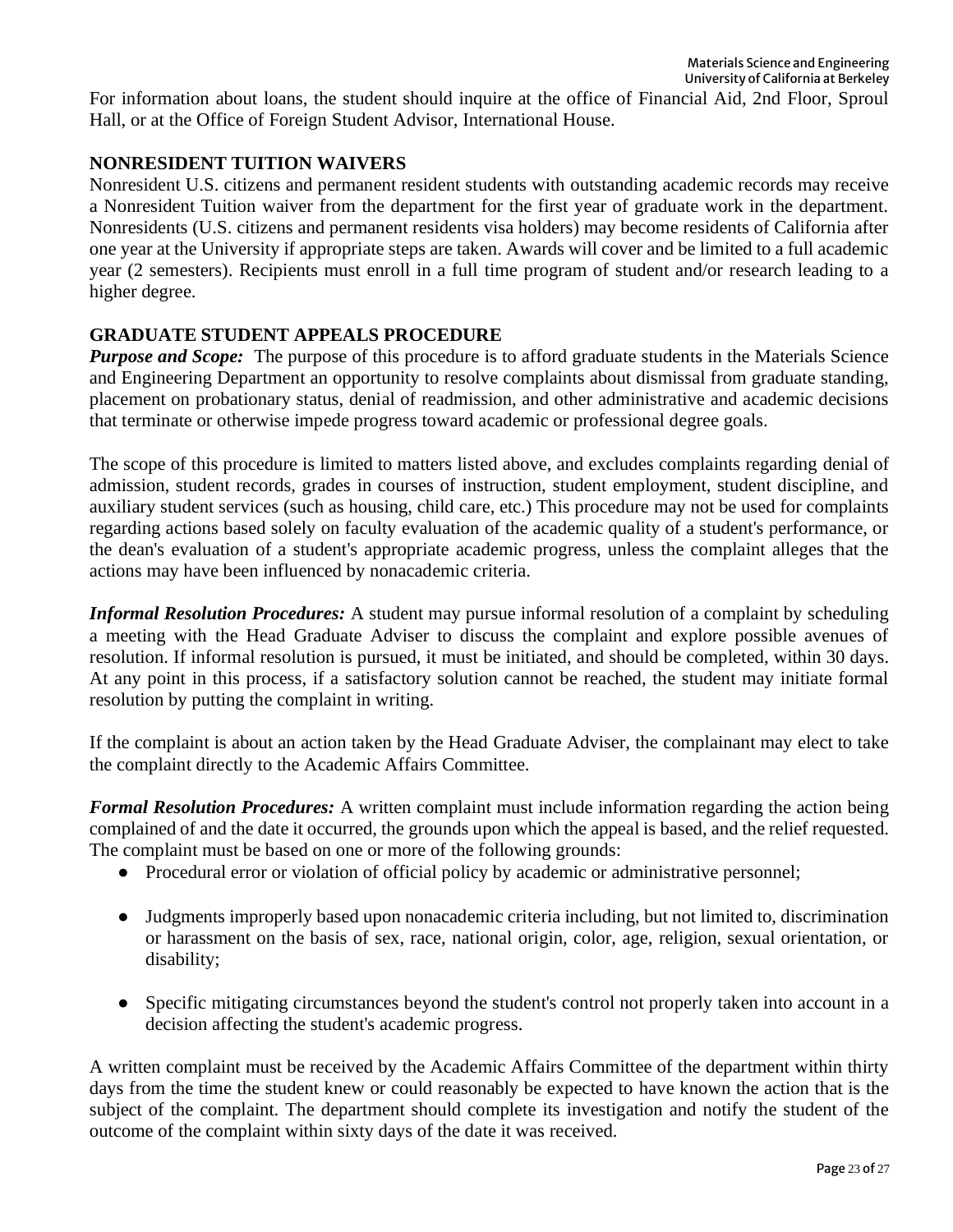The time frame for filing a written complaint may be extended by the department if the student has been involved in continuing efforts toward informal resolution, and the informal resolution process was initiated within thirty days of the time the student knew or could reasonably be expected to have known of the action that is the subject of the complaint. All time frames referred to in this procedure refer to calendar days. Summer and inter-semester recesses are not included within these time frames.

Upon receipt of a written complaint, the Academic Affairs Committee will investigate the complaint and make a recommendation regarding the outcome of the complaint. Generally, the investigation will include an interview with the complainant, a review of any relevant written materials, and an effort to obtain information from available witnesses (i.e., interviews or written statements or documents). The Chairman of the Academic Affairs Committee will notify the student in writing of the outcome of the complaint. A written complaint under this procedure satisfies the requirement of a unit level resolution process pursuant to the Graduate Appeals Procedure.

*Appeal To The College of Engineering:* If the matter cannot be resolved at the department level, then the case should be brought to the Associate Dean, Academic Affairs, College of Engineering.

*Appeal To The Graduate Division:* Only after all of the above attempts fail, may a formal appeal be presented to the Dean of the Graduate Division. The student may then bring the complaint to the Formal Appeal Procedure of the Graduate Appeals Procedure. The formal appeal must be received in the Office of the Dean of the Graduate Division, 424 Sproul Hall within fifteen days of the date of the written notification of the result of the unit level procedure. Copies of the Graduate Appeals Procedure (updated February 12,1996) may be obtained from the Office of the Dean of the Graduation Division.

*Complaints Involving Discrimination:* If the complaint involves allegations of discrimination or harassment on the basis of sex, race, national origin, color, age religion, sexual orientation, or disability, the department should consult the appropriate campus compliance officers prior to commencing informal or formal resolution. The names, phone numbers, and campus addresses of these individuals are listed in various campus publications and may be obtained from the Office of the Dean of the Graduate Division at (510)642-5472 or the Academic Compliance Office at (510)642-2795.

*Other Complaints Procedures:* Graduate students may contact the Office of the Ombudsman for Students, the Title IX Compliance Officer, or the 504/ADA Compliance Officer for assistance with complaint resolution. There also are other complaint resolution procedures listed in the Graduate Appeals Procedure for use regarding complaints that do not fall under this procedure.

#### **STUDENT RECORD DISCLOSURE INFORMATION:**

The Berkeley Campus Policy Governing Disclosure of Information from Student Records, issued by the Office of the Chancellor, is available at the Office of the Registrar's website: http://registrar.berkeley.edu/GeneralInfo/ferpa.html. The Chair of the Department of Materials Science and Engineering is responsible for maintenance of all student records. Staff members, who need to access the records in the course of performing their duties, assist the chair. To implement the policy, the Department of Materials Science and Engineering has established the following procedures that apply to currently registered and former students.

*Public Records:* The following types of information kept in the Department of Materials Science and Engineering are considered matters of public record. The information is released, provided it is available in the office, if it is requested in writing. The information is not released if the student has requested in writing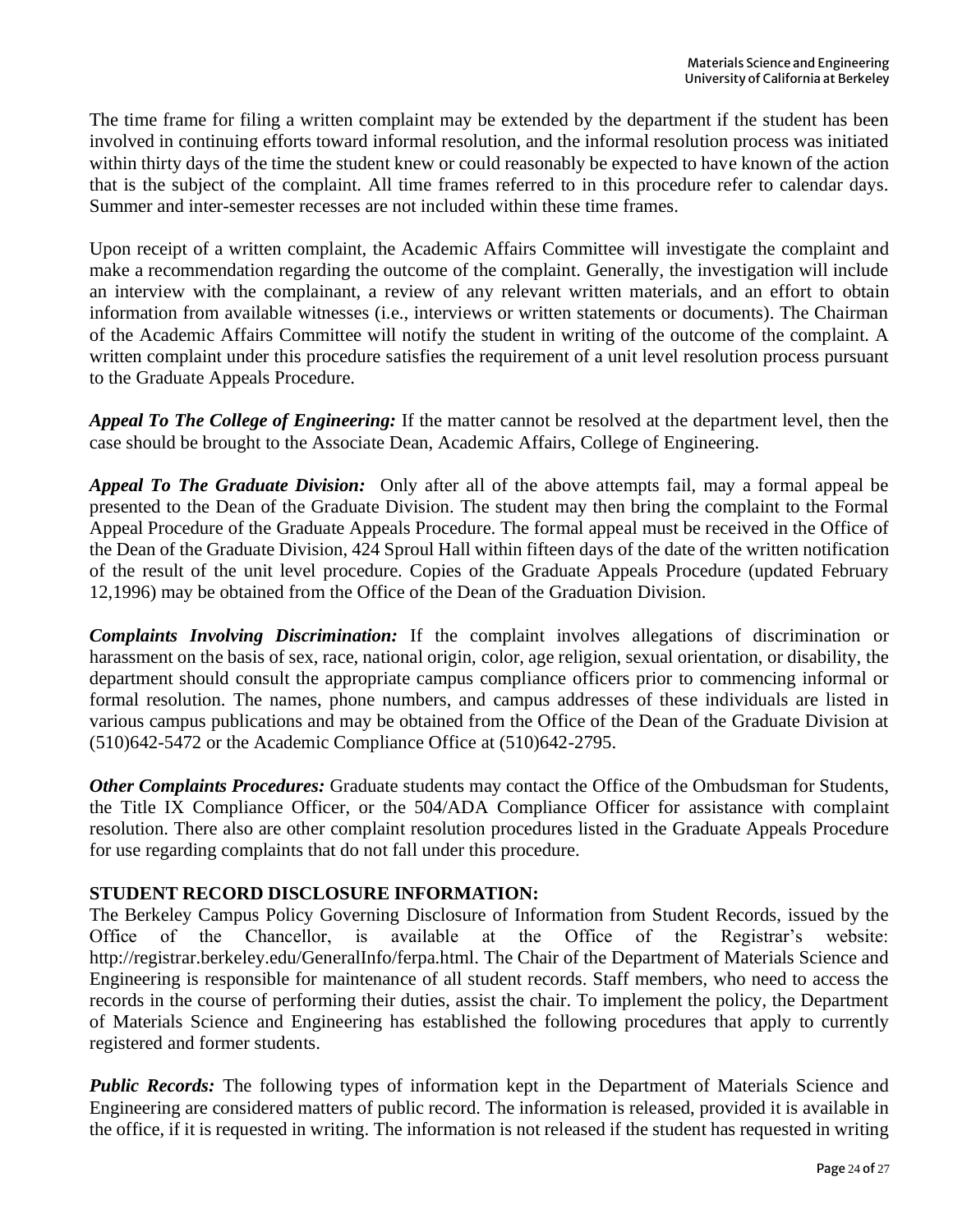that it not be disclosed as a matter of public record:

- Name of student,
- Date of birth.
- Place of birth,
- Dates of attendance,
- Major field of study,
- Degrees granted at Berkeley and date,
- Name of the most recently attended institution (prior to Berkeley).

*Confidential Records:* All other records, such as general correspondence, Admission application, Educational Test Scores, are confidential.

The following persons have access to these records: The Office of the President of the University, the Ombudsperson, the academic and nonacademic staff of the Department of Materials Science and Engineering. Other campus personnel are granted access when such access is necessary for the normal performance of their assigned duties. The procedures by which students and persons or organizations outside the campus may gain access are described below.

Complete records of degree recipients, as well as those of inactive students who have not finished their degrees, are kept.

*Access by The Student:* Students have the right to inspect their own confidential records provided they present adequate identification. Letters of recommendation and statements of evaluation dated before January 1, 1975, are not disclosed since these are not covered by congressional legislation.

Access to a student's record must be granted within 5 working days after the request. Copies of records that can be released will be made for 10 cents a copy.

*Access by a Third Party.* Disclosure to a third party can be made only with the written consent of the student, naming the third party, the records to be released, and the reasons for the disclosure. There are certain exceptions under which information about confidential records is released by the Department of Materials Science and Engineering without the written consent of the student, for example, for judicial order, to accrediting organizations, for research purposes,

because of health and safety emergencies, and under certain conditions in connection with financial aid.

*Challenge of Records and Hearing.* The staff of the Department of Materials Science and Engineering will interpret and explain the information in a student's record at the student's request. If a student believes that his or her records include data which are inaccurate, misleading, inappropriate, or otherwise in violation of the student's right of privacy, an appointment should be made with the Graduate Advisor Chair to request that the records be amended.

If the student is not satisfied with the result of the appointment, he or she may use the College of Engineering Graduate Student Appeals Procedure outlined in the Department of Materials Science and Engineering Graduate Student Handbook. Only after all attempts through the Appeals procedure have failed, may a formal appeal be presented to the Dean of the Graduate Division. There will be a hearing, presided over by a campus official or other party who does not have direct interest in the outcome of the hearing. The hearing will be within a reasonable length of time and will provide an opportunity for the correction or deletion of any inaccurate, misleading, or inappropriate data and for the inclusion in the student's records of a written explanation. Note: Grading and other evaluations of students' work by course instructors do not fall within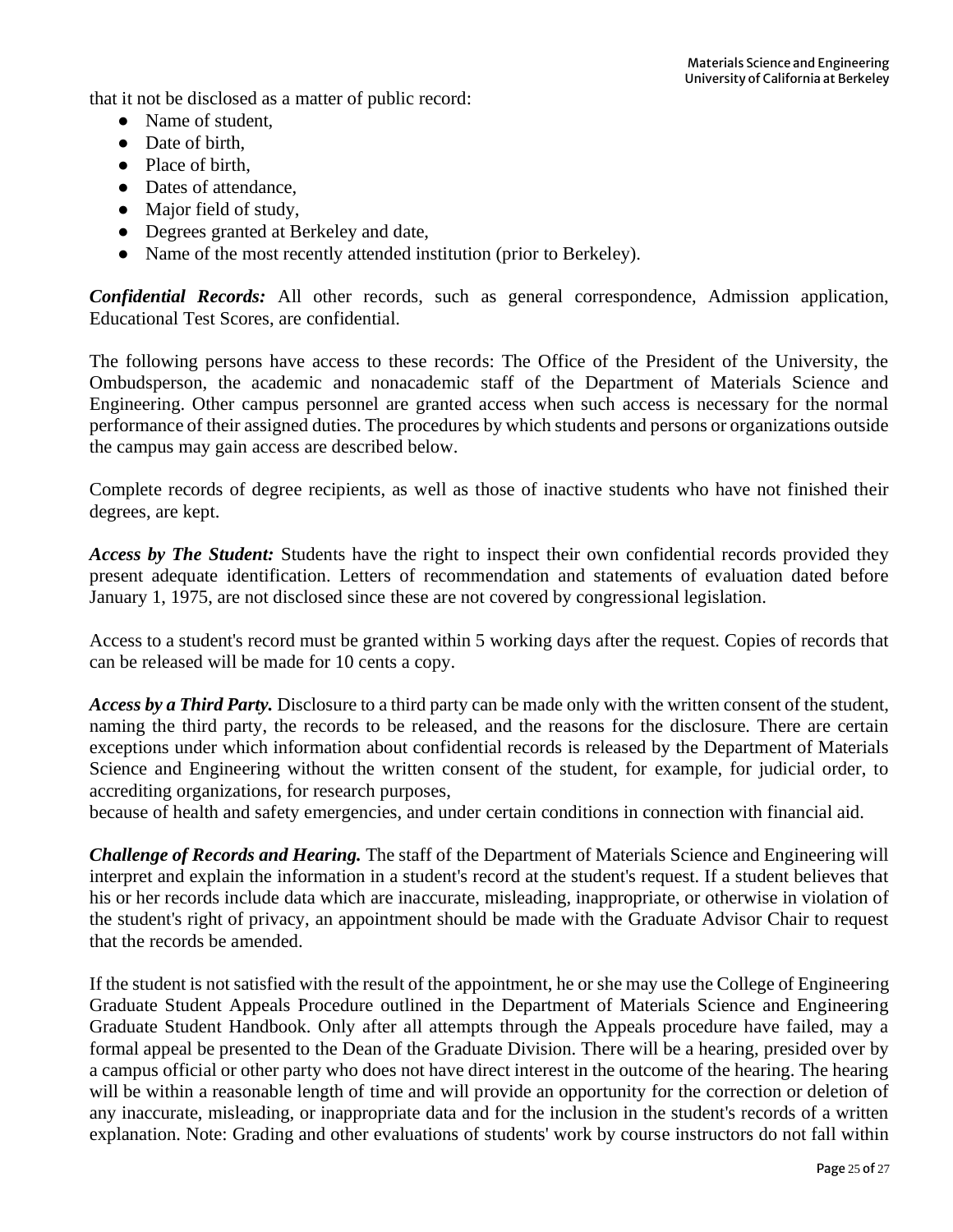the scope of such a hearing. For information on Grade Appeals, see Regulation A207 of the Academic Senate Bylaws, Berkeley Division.

While complaints and questions which do have to do with student records should first be directed to the Department Graduate Advisor Chair, they may also be submitted to the Dean of Student Life, 403 Sproul Hall. Complaints regarding violations of the rights accorded students by the 1974 Federal Family Educational Rights and Privacy Act (Buckley) may also be filed with the U.S. Department of Education, 400 Maryland, S.W., Room 3021, Washington, D.C. 20202.

#### **HEALTH**

#### *University Health Service (Tang Center)*

Students should familiarize themselves with the medical and hospital services available to them at the Tang Center (2222 Bancroft Way). Professional help is available not only for accidents and illnesses but also for mental fatigue, excessive nervousness before examinations, and other emotional or psychological difficulties.

*Adverse Personal/Medical Conditions:* The Materials Science and Engineering Department recognizes that students might occasionally encounter nonacademic and adverse personal, medical, or other disruptive circumstances that would impair their performance in an exam, and that such circumstances are not always predictable well ahead of the exam. In such circumstances, students are strongly urged to declare their needs before the start of the exam. The Department will attempt to make reasonable adjustments in such matters, if necessary in consultation with campus offices well situated to advise.

## **CHEMICAL WASTE DISPOSAL AND SAFETY**

Extensive resources on safe laboratory practices required at UC Berkeley including detailed procedures for chemical storage, use and disposal can be found on the website of the office of Environmental Health and Safety: [http://www.ehs.berkeley.edu.](http://www.ehs.berkeley.edu/)

*Safety*: It is important that all research be conducted in a safe manner to protect not only the researcher but also other individuals. Each researcher is responsible for the safe operation of their equipment. In each research group, there must be an established safety-training program to instruct new students in the proper use of the group's facilities. The Departmental Safety Coordinator (DSC) will document such training. The faculty advisor is ultimately responsible for the safety of his or her researchers.

In addition to their faculty advisor, the other safety resources available to the student include the group safety representative (student), the Departmental Safety Committee, the Departmental Safety Coordinator (Chris Kumai, 270 Hearst Memorial Mining Building, 642-3827), and the Office of Environmental Health and Safety (ehs.berkeley.edu).

The Departmental Safety Committee consists of the Chairman (a faculty member), Departmental Safety Coordinator, and student members from each of the research groups, which utilize departmental facilities. At the start of the fall semester, each faculty advisor will appoint a student representative to the safety committee. The safety committee meets every month during the school year (typically the first Thursday of each month) with a break during the summer. It is the job of the safety committee to establish safety procedures, discuss departmental safety issues, and disseminate information back to the research groups. The Departmental Safety Coordinator (DSC) is responsible for implementing departmental Injury and Illness Prevention Program including department wide safety programs and documenting the various department training programs. If you have any safety concerns, you can report these concerns to your safety